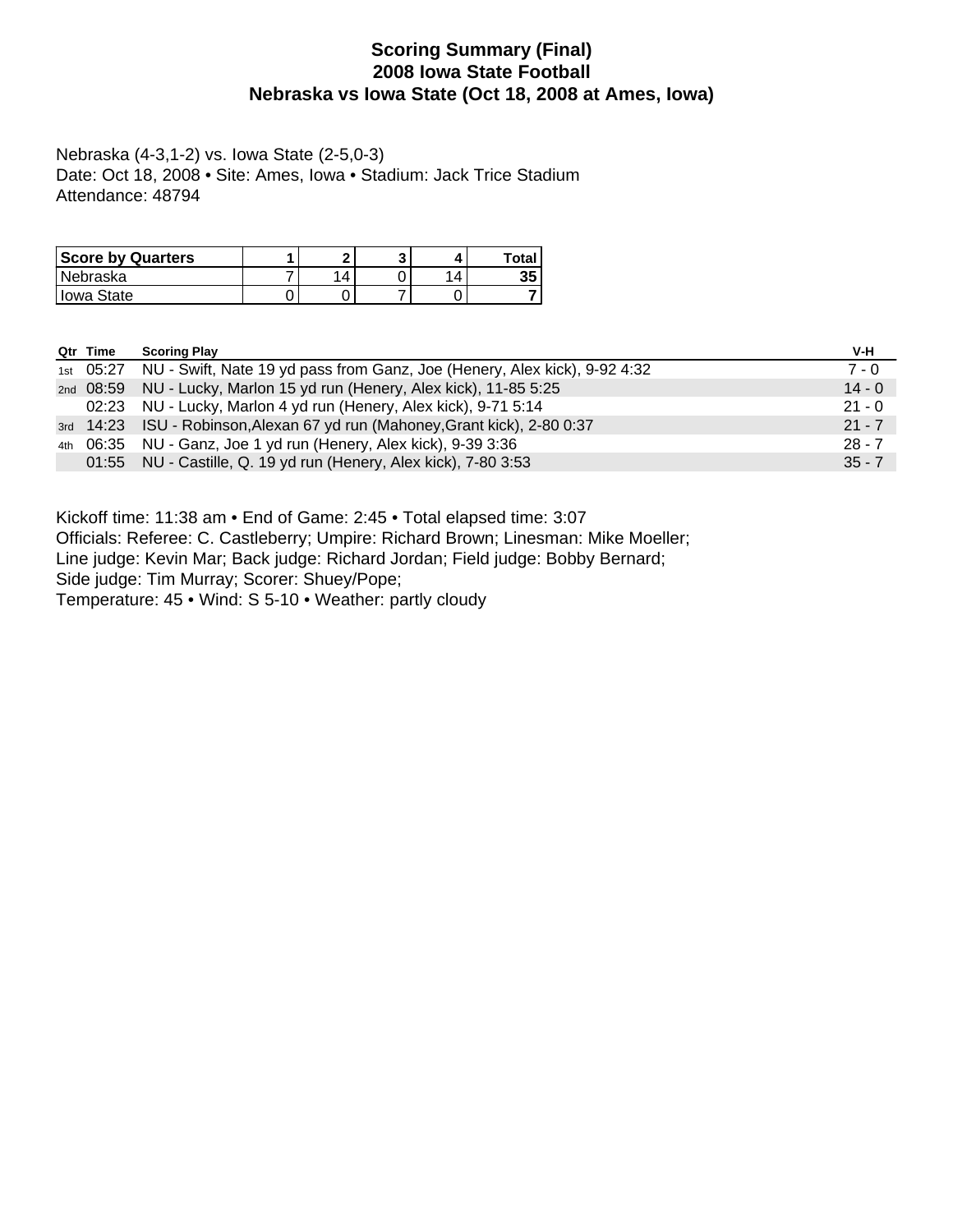### **Team Statistics (Final) 2008 Iowa State Football Nebraska vs Iowa State (Oct 18, 2008 at Ames, Iowa)**

|                                | <b>NU</b>      | ISU            |
|--------------------------------|----------------|----------------|
| <b>FIRST DOWNS</b>             | 29             | 11             |
| Rushing                        | 9              | 5              |
| Passing                        | 18             | 5              |
| Penalty                        | $\overline{2}$ | $\mathbf{1}$   |
| <b>NET YARDS RUSHING</b>       | 220            | 105            |
| <b>Rushing Attempts</b>        | 41             | 25             |
| Average Per Rush               | 5.4            | 4.2            |
| <b>Rushing Touchdowns</b>      | 4              | $\mathbf{1}$   |
| <b>Yards Gained Rushing</b>    | 229            | 126            |
| <b>Yards Lost Rushing</b>      | 9              | 21             |
| <b>NET YARDS PASSING</b>       | 328            | 113            |
| Completions-Attempts-Int       | $27 - 37 - 0$  | 16-29-0        |
| Average Per Attempt            | 8.9            | 3.9            |
| <b>Average Per Completion</b>  | 12.1           | 7.1            |
| Passing Touchdowns             | 1              | 0              |
| <b>TOTAL OFFENSE YARDS</b>     | 548            | 218            |
| Total offense plays            | 78             | 54             |
| Average Gain Per Play          | 7.0            | 4.0            |
| Fumbles: Number-Lost           | $5 - 3$        | $3 - 2$        |
| Penalties: Number-Yards        | $4 - 45$       | $6 - 42$       |
| <b>PUNTS-YARDS</b>             | 5-184          | 8-358          |
| Average Yards Per Punt         | 36.8           | 44.8           |
| <b>Net Yards Per Punt</b>      | 25.4           | 39.6           |
| Inside 20                      | 0              | $\overline{2}$ |
| 50+ Yards                      | 1              | 3              |
| <b>Touchbacks</b>              | $\overline{2}$ | $\overline{c}$ |
| Fair catch                     | $\mathbf 0$    | $\overline{2}$ |
| <b>KICKOFFS-YARDS</b>          | 6-384          | $2 - 109$      |
| Average Yards Per Kickoff      | 64.0           | 54.5           |
| Net Yards Per Kickoff          | 47.5           | 48.5           |
| Touchbacks                     | 3              | 0              |
| Punt returns: Number-Yards-TD  | $1 - 1 - 0$    | $2 - 17 - 0$   |
| Average Per Return             | 1.0            | 8.5            |
| Kickoff returns: Number-Yds-TD | $1 - 12 - 0$   | $3 - 39 - 0$   |
| Average Per Return             | 12.0           | 13.0           |
| Interceptions: Number-Yds-TD   | $0 - 0 - 0$    | $0 - 0 - 0$    |
| Fumble Returns: Number-Yds-TD  | 1-11-0         | 1-8-0          |
| Miscellaneous Yards            | 0              | 0              |
| <b>Possession Time</b>         | 37:11          | 22:49          |
| 1st Quarter                    | 9:06           | 5:54           |
| 2nd Quarter                    | 11:34          | 3:26           |
| 3rd Quarter                    | 7:09           | 7:51           |
| 4th Quarter                    | 9:22           | 5:38           |
| <b>Third-Down Conversions</b>  | 7 of 13        | 2 of 13        |
| <b>Fourth-Down Conversions</b> | 0 of 0         | 1 of 1         |
| <b>Red-Zone Scores-Chances</b> | $5 - 5$        | $0 - 1$        |
| Sacks By: Number-Yards         | $2 - 9$        | $2 - 4$        |
| <b>PAT Kicks</b>               | $5 - 5$        | $1 - 1$        |
| <b>Field Goals</b>             | $0-0$          | $0 - 1$        |
|                                |                |                |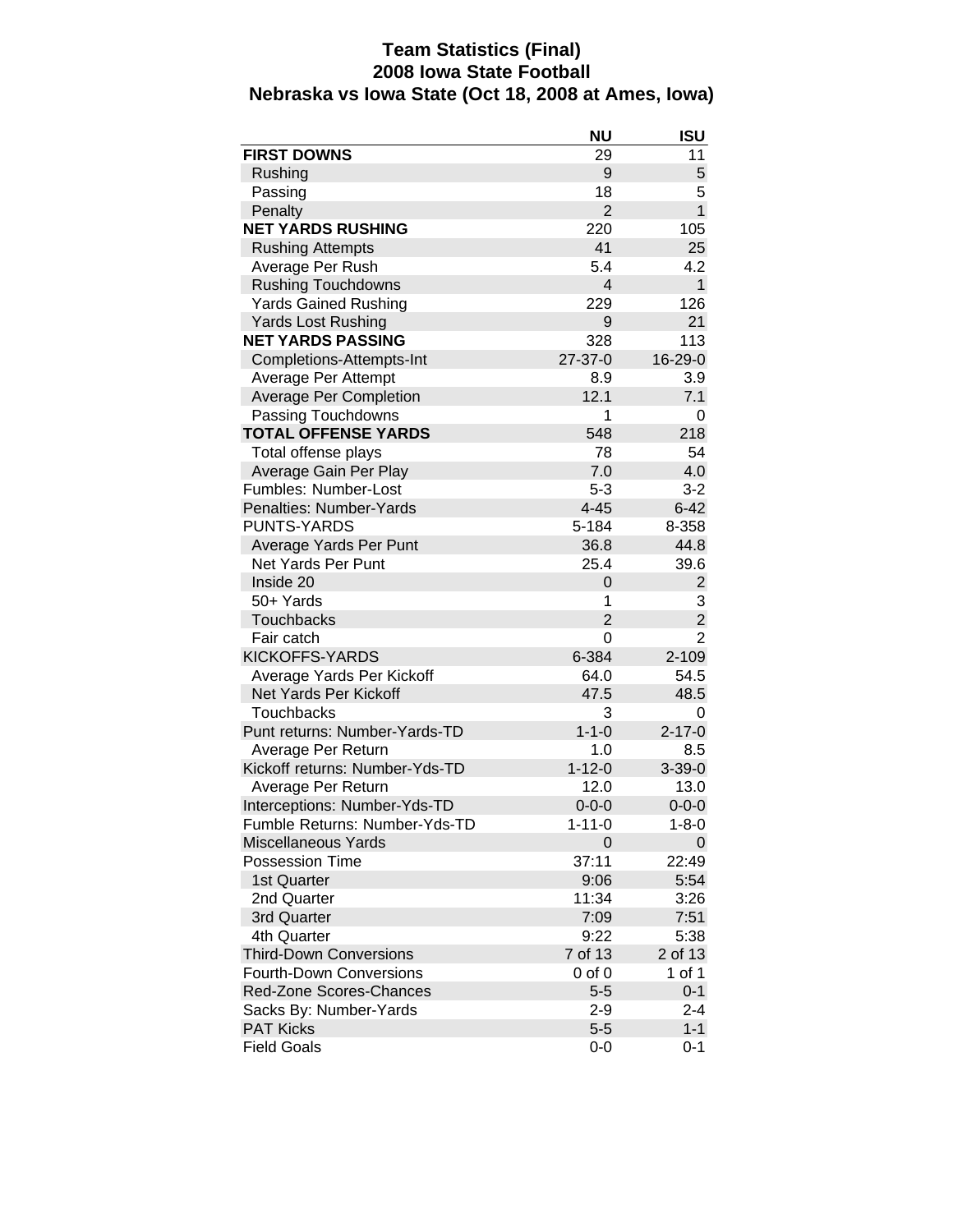### **Individual Statistics (Final) 2008 Iowa State Football Nebraska vs Iowa State (Oct 18, 2008 at Ames, Iowa)**

#### **Nebraska Iowa State**

| <b>Rushing</b>  |                | No. Gain Loss     |                | <b>Net</b><br>TD           | Lg             | Avg                        | <b>Rushing</b>   |                | No. Gain Loss  |                                 | <b>Net</b>     | TD            | L)             |
|-----------------|----------------|-------------------|----------------|----------------------------|----------------|----------------------------|------------------|----------------|----------------|---------------------------------|----------------|---------------|----------------|
| Lucky, Marlon   | 15             | 75                | 1              | $\overline{c}$<br>74       | 15             | 4.9                        | Robinson, Alexan | 11             | 90             | 3                               | 87             | 1             | $6^{\circ}$    |
| Castille, Q.    | 11             | 73                | 3              | 70<br>1                    | 19             | 6.4                        | Arnaud, Austen   | 7              | 20             | 10                              | 10             | $\pmb{0}$     |                |
| Helu Jr., Roy   | 6              | 66                | 0              | 66<br>0                    | 50             | 11.0                       | Bass, J.J.       | 5              | 14             | 5                               | 9              | 0             | 1 <sub>1</sub> |
| Swift, Nate     | 1              | $\overline{7}$    | 0              | 0<br>7                     | $\overline{7}$ | 7.0                        | Scales, Jason    | 1              | $\overline{2}$ | 0                               | $\overline{c}$ | $\mathbf 0$   |                |
| Ganz, Joe       | 8              | 8                 | 5              | 3<br>1                     | 2              | 0.4                        | <b>TEAM</b>      | 1              | 0              | 3                               | $-3$           | 0             |                |
| Totals          | 41             | 229               | 9              | $\overline{4}$<br>220      | 50             | 5.4                        | <b>Totals</b>    | 25             | 126            | 21                              | 105            | $\mathbf{1}$  | $6^{\circ}$    |
| <b>Passing</b>  |                | C-A-I             | Yds            | TD                         | Long           | <b>Sack</b>                | <b>Passing</b>   |                | $C-A-I$        | Yds                             | TD             |               | Long           |
| Ganz, Joe       |                | 27-37-0           | 328            | 1                          | 27             | $\overline{2}$             | Arnaud, Austen   |                | 16-29-0        | 113                             | 0              |               | 16             |
| Totals          |                | 27-37-0           | 328            | $\mathbf{1}$               | 27             | $\overline{2}$             | Totals           |                | 16-29-0        | 113                             | $\Omega$       |               | 16             |
| Receiving       | No.            | Yards             | TD             | Long                       |                |                            | <b>Receiving</b> | No.            | Yards          |                                 | TD             | Long          |                |
| Swift, Nate     | 8              | 112               | 1              |                            | 21             |                            | Sumrall, R.J.    |                | 6              | 44                              | 0              | 16            |                |
| Holt, Menelik   | 5              | 45                | 0              |                            | 17             |                            | Catlett, Derrick |                | 2              | 20                              | 0              | 12            |                |
| Peterson, Todd  | 4              | 52                | 0              |                            | 24             |                            | Hamilton, Marqui |                | 2              | 15                              | 0              | 11            |                |
| McNeill, Mike   | 3              | 39                | 0              |                            | 17             |                            | Jones, Houston   |                | 2              | 13                              | 0              | 8             |                |
| Paul, Niles     | 2              | 25                | 0              |                            | 21             |                            | Johnson, Sedrick |                | 1              | 8                               | 0              | 8             |                |
| Lucky, Marlon   | 2              | 16                | 0              |                            | 16             |                            | Franklin, Collin |                | 1              | $\overline{7}$                  | 0              |               | $\overline{7}$ |
| Helu Jr., Roy   | 1              | 27                | 0              |                            | 27             |                            | Darks, Darius    |                | 1              | 4                               | 0              |               | 4              |
| Mendoza, Marcus | 1              | $\overline{7}$    | 0              |                            | $\overline{7}$ |                            | Robinson, Alexan |                | 1              | $\overline{2}$                  | 0              |               | $\overline{2}$ |
| Castille, Q.    | 1              | 5                 | 0              |                            | $\overline{5}$ |                            | Totals           | 16             |                | 113                             | 0              | 16            |                |
| Totals          | 27             | 328               | $\mathbf{1}$   |                            | 27             |                            |                  |                |                |                                 |                |               |                |
| Punting         | No.            | Yds               | Avg            | Long                       | In20           | ΤВ                         | <b>Punting</b>   | No.            | Yds            | Avg                             | Long           |               | In:            |
| Wesch, Jake     | $\mathbf{3}$   | 106               | 35.3           | 50                         |                | 0<br>1                     | Brandtner, Mike  | 8              | 358            | 44.8                            |                | 69            |                |
| Titchener, Dan  | 2              | 78                | 39.0           | 46                         |                | 0<br>1                     | <b>Totals</b>    | 8              | 358            | 44.8                            |                | 69            |                |
| Totals          | 5              | 184               | 36.8           | 50                         |                | $\mathfrak{p}$<br>$\Omega$ |                  |                |                |                                 |                |               |                |
|                 |                | Punt              | <b>Kickoff</b> |                            |                | Intercept                  |                  |                | Punt           |                                 | <b>Kickoff</b> |               | <b>Int</b>     |
| <b>Returns</b>  | Yds<br>No      |                   | Lg No Yds      | Lg                         | No Yds         | Lg                         | <b>Returns</b>   | No Yds         |                | No Yds<br>Lg                    |                | <u>Lg  No</u> |                |
| Swift, Nate     | $\mathbf{1}$   | $\mathbf{1}$<br>1 | 0              | $\mathbf 0$<br>$\mathbf 0$ | 0              | $\mathbf 0$<br>0           | McDowell, Devin  | 2              | 17             | 17<br>$\mathbf 0$               | 0              | $\Omega$      | $\Omega$       |
| Paul, Niles     | 0              | 0<br>0            | 12<br>1        | 12                         | 0              | 0<br>0                     | Johnson, Leonard | 0              | 0              | 3<br>0                          | 39             | 16            | 0              |
| Totals          | 1              | 1<br>1            | 1<br>12        | 12                         | 0              | $\Omega$<br>$\Omega$       | Totals           | $\mathfrak{p}$ | 17             | $\overline{\overline{3}}$<br>17 | 39             | 16            | $\Omega$       |
| Field goals     | Qtr            | <b>Time</b>       | <b>Dist</b>    |                            | <b>Result</b>  |                            | Field goals      | Qtr            | <b>Time</b>    | Dist                            |                |               | <b>Result</b>  |
|                 |                |                   |                |                            |                |                            | Mahoney, Grant   | 4th            | 12:04          | 40 yards                        |                |               | Missec         |
| <b>Kickoffs</b> | No.            | Yards             | Avg            | ΤВ                         | O <sub>B</sub> |                            | <b>Kickoffs</b>  | No.            | Yards          |                                 | Avg            | ΤВ            |                |
| Kunalic, Adi    | 6              | 384               | 64.0           | 3                          |                | $\mathbf{0}$               | Mahoney, Grant   | $\overline{2}$ | 109            |                                 | 54.5           | $\mathbf{0}$  |                |
| All-purpose     | Run            | <b>Rcv</b>        | ΚR             | <b>PR</b>                  | IR             | <b>Total</b>               | All-purpose      | Run            | <b>Rcv</b>     | <b>KR</b>                       | <b>PR</b>      |               | IR             |
| Swift, Nate     | $\overline{7}$ | 112               | 0              | $\mathbf{1}$               | 0              | 120                        | Robinson, Alexan | 87             | $\overline{2}$ | 0                               | 0              |               | 0              |
| Helu Jr., Roy   | 66             | 27                | 0              | 0                          | 0              | 93                         | Sumrall, R.J.    |                | 0<br>44        | 0                               | 0              |               | $\pmb{0}$      |
| Lucky, Marlon   | 74             | 16                | 0              | 0                          | 0              | 90                         | Johnson, Leonard |                | 0<br>0         | 39                              | 0              |               | 0              |
| Castille, Q.    | 70             | 5                 | $\Omega$       | 0                          | 0              | 75                         | Catlett, Derrick |                | $\Omega$<br>20 | $\Omega$                        | $\Omega$       |               | $\Omega$       |

| Rushing            | No.            | <b>Gain Loss</b> |                                  | Net             | TD       | Lg             | Avg                              |
|--------------------|----------------|------------------|----------------------------------|-----------------|----------|----------------|----------------------------------|
| Robinson, Alexan   | 11             | 90               | 3                                | 87              | 1        | 67             | 7.9                              |
| Arnaud, Austen     | 7              | 20               | 10                               | 10              | 0        | 9              | 1.4                              |
| Bass, J.J.         | 5              | 14               | 5                                | 9               | 0        | 10             | 1.8                              |
| Scales, Jason      | 1              | 2                | 0                                | $\overline{2}$  | 0        | 2              | 2.0                              |
| <b>TEAM</b>        | 1              | 0                | 3                                | $-3$            | 0        | 0              | $-3.0$                           |
| Totals             | 25             | 126              | 21                               | 105             | 1        | 67             | 4.2                              |
| Passing            |                | $C-A-I$          |                                  | Yds<br>TD       |          | Long           | Sack                             |
| Arnaud, Austen     |                | 16-29-0          |                                  | 113             | 0        | 16             |                                  |
| <b>Totals</b>      |                | 16-29-0          |                                  | 113             | 0        | 16             | $\frac{2}{2}$                    |
| Receiving          | No.            |                  | Yards                            | TD              | Long     |                |                                  |
| Sumrall, R.J.      |                | 6                | 44                               | 0               | 16       |                |                                  |
| Catlett, Derrick   |                | 2                | 20                               | 0               | 12       |                |                                  |
| Hamilton, Marqui   |                | $\overline{2}$   | 15                               | 0               | 11       |                |                                  |
| Jones, Houston     |                | $\overline{2}$   | 13                               | 0               |          | 8              |                                  |
| Johnson, Sedrick   |                | 1                | 8                                | 0               |          | 8              |                                  |
| Franklin, Collin   |                | 1                | $\overline{7}$                   | 0               |          | 7              |                                  |
| Darks, Darius      |                | 1                | 4                                | 0               |          | 4              |                                  |
| Robinson, Alexan   |                | 1                | $\overline{c}$                   | 0               |          | $\overline{2}$ |                                  |
| Totals             | 16             |                  | 113                              | 0               | 16       |                |                                  |
|                    |                |                  |                                  |                 |          |                |                                  |
| <b>Punting</b>     | No.            | Yds              |                                  | Avg             | Long     | ln20           | тв                               |
| Brandtner, Mike    | 8              | 358              | 44.8                             |                 | 69       |                | 2<br>$\overline{c}$              |
| Totals             | 8              | 358              | 44.8                             |                 | 69       |                | $\overline{2}$<br>$\overline{2}$ |
|                    |                |                  |                                  |                 |          |                |                                  |
|                    |                |                  |                                  |                 |          |                |                                  |
|                    |                | Punt             |                                  | <b>Kickoff</b>  |          |                | <b>Intercept</b>                 |
| Returns            | No             | Yds              | Lg No Yds                        |                 | Lg No    | Yds            | Lg                               |
| McDowell, Devin    | $\overline{2}$ | 17               | 17<br>0                          | 0               | 0        | 0              | 0<br>0                           |
| Johnson, Leonard   | 0              |                  | $\overline{3}$<br>0              | $\frac{39}{39}$ | 16       | 0              | 0<br>0                           |
| Totals             |                | 17               | $\overline{\overline{3}}$<br>171 |                 | 16       | 0              | 0                                |
| <b>Field goals</b> | Qtr            | Time             | Dist                             |                 |          | Result         |                                  |
| Mahoney, Grant     | 4th            | 12:04            |                                  | 40 yards        |          | Missed         |                                  |
| <b>Kickoffs</b>    | <u>No.</u>     | Yards            |                                  | Avg             | ΤВ       |                |                                  |
| Mahoney, Grant     | 2              |                  | 109                              | 54.5            | $\Omega$ |                |                                  |
| <b>All-purpose</b> | Run            | Rcv              | ΚR                               | PR              |          | IR             | Total                            |
| Robinson, Alexan   | 87             |                  | $\overline{2}$                   | 0               | 0        | 0              | 89                               |
| Sumrall, R.J.      |                | 44<br>0          |                                  | 0               | 0        | 0              | 44                               |
| Johnson, Leonard   |                | 0                | 39<br>0                          |                 | 0        | 0              | 39                               |
|                    |                |                  |                                  |                 |          |                |                                  |

FUMBLES: Nebraska-Swift, Nate 1-0; Peterson, Todd 1-1; Ganz, Joe 1-1; Holt, Menelik 1-1; Paul, Niles 1-0. Iowa State-Arnaud,Austen 1-0; Catlett,Derrick 1-1; McDowell,Devin 1-1.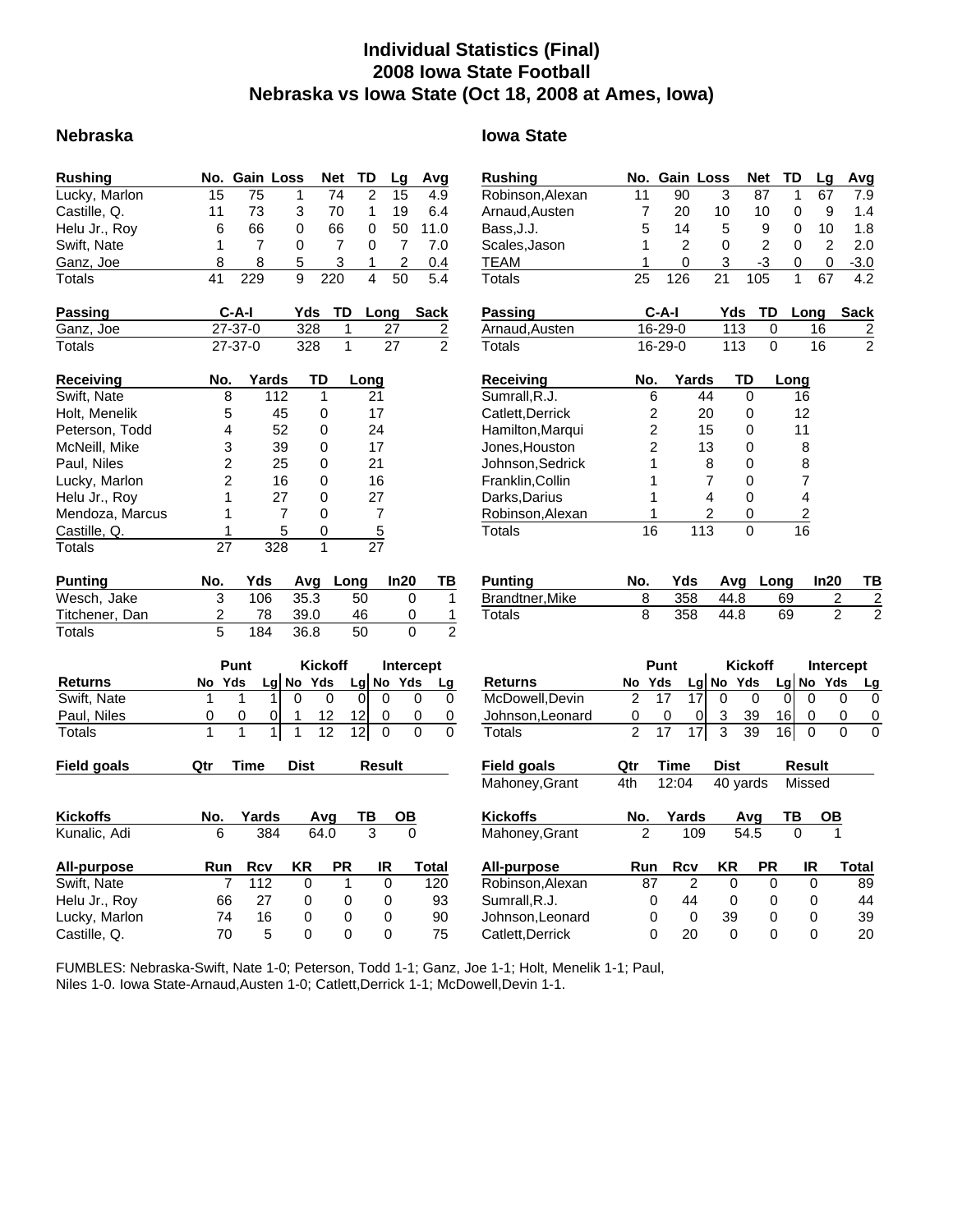#### **Defensive Statistics (Final) 2008 Iowa State Football Nebraska vs Iowa State (Oct 18, 2008 at Ames, Iowa)**

|                | ## Nebraska                          | Solo                           | Ast                  | <b>Total</b>         | Sacks-Yds                    | <b>TFL-Yds</b>               | FF                           | FR-Yds                   | Int-Yds                   | <b>BrUp</b>              | <b>Blks</b>              | QBH                      |
|----------------|--------------------------------------|--------------------------------|----------------------|----------------------|------------------------------|------------------------------|------------------------------|--------------------------|---------------------------|--------------------------|--------------------------|--------------------------|
| 6              | Murillo, A.                          | 4                              | 1                    | 5                    |                              |                              |                              | $1 - 11$                 |                           | 1                        |                          |                          |
| $\overline{4}$ | Asante, Larry                        | 3                              | $\overline{2}$       | 5                    | $\overline{\phantom{m}}$     |                              |                              |                          |                           | $\mathbf{1}$             |                          |                          |
|                | 34 Glenn, Cody                       | 3                              | 2                    | 5                    | $\blacksquare$               | $\blacksquare$               | $\blacksquare$               | ÷,                       |                           | ÷,                       | $\blacksquare$           |                          |
|                | 98 Potter, Zach                      | $\mathbf{1}$                   | 3                    | $\overline{4}$       | $1.0 - 8$                    | $1.0 - 8$                    | $\blacksquare$               |                          |                           | $\mathbf{1}$             | $\overline{\phantom{a}}$ |                          |
|                | 5A West, Anthony                     | 3                              | 0                    | 3                    |                              |                              |                              |                          |                           | 1                        | $\blacksquare$           |                          |
|                | 33 O'Hanlon, Matt                    | 3                              | $\mathbf{0}$         | 3                    |                              |                              |                              |                          |                           | $\overline{\phantom{0}}$ | $\overline{\phantom{a}}$ |                          |
|                | 43 Steinkuhler, Ty                   | 2                              | 1                    | 3                    | $\blacksquare$               | $1.0 - 1$                    | ä,                           | $\blacksquare$           |                           | ÷,                       | $\blacksquare$           | 1                        |
|                | 93 Suh, Ndamukong                    | 1                              | $\overline{2}$       | 3                    | $\overline{\phantom{a}}$     | $1.0 - 5$                    | $\overline{\phantom{a}}$     |                          |                           | 2                        | $\blacksquare$           |                          |
|                | 52 Dillard, P.                       | 2                              | $\mathbf 0$          | $\overline{c}$       | ä,                           | $1.0 - 3$                    |                              |                          |                           | ä,                       | $\blacksquare$           |                          |
| $\mathbf{3}$   | Thenarse, R.                         | $\overline{2}$                 | $\mathsf 0$          | $\overline{2}$       | $\overline{\phantom{a}}$     |                              | $\mathbf{1}$                 |                          |                           |                          | $\overline{\phantom{a}}$ |                          |
|                | 21 Amukamara, P.                     | $\overline{c}$                 | 0                    | $\boldsymbol{2}$     |                              |                              |                              |                          |                           | $\overline{\phantom{0}}$ | $\overline{\phantom{a}}$ |                          |
|                | 95 Allen, Pierre                     | $\overline{c}$                 | $\mathbf 0$          | $\overline{c}$       | $\blacksquare$               | $\blacksquare$               | $\mathbf{1}$                 |                          |                           |                          | $\overline{\phantom{a}}$ |                          |
|                | 88 Sievers, C.                       | $\overline{c}$                 | $\mathbf 0$          | $\overline{c}$       | $1.0 - 1$                    | $1.0 - 1$                    | 1                            | ÷,                       |                           | ä,                       | $\blacksquare$           |                          |
|                | 53 Wortman, Tyler                    | $\overline{c}$                 | $\mathbf 0$          | $\overline{2}$       | $\blacksquare$               | $\overline{\phantom{0}}$     | $\overline{\phantom{a}}$     |                          |                           | $\mathbf{1}$             | $\overline{\phantom{a}}$ |                          |
|                | 3H May, Mathew                       | $\mathbf{1}$                   | 0                    | 1                    |                              |                              |                              |                          |                           | ä,                       | -                        |                          |
|                | 2 Culbert, Major                     | $\mathbf{1}$                   | $\overline{0}$       | $\mathbf{1}$         |                              |                              | $\qquad \qquad \blacksquare$ |                          |                           | $\overline{\phantom{0}}$ | $\overline{\phantom{a}}$ |                          |
|                | 15 Dennard, A.                       | 1                              | 0                    | 1                    | ÷,                           |                              |                              | $\blacksquare$           |                           | ÷,                       | ۰.                       |                          |
|                | 17 Peterson, Todd                    | 1                              | $\mathbf 0$          | $\mathbf{1}$         |                              |                              | $\overline{\phantom{a}}$     |                          |                           |                          | $\overline{\phantom{a}}$ |                          |
|                | 23 Thorell, Lance                    | 1                              | 0                    | $\mathbf{1}$         | $\blacksquare$               |                              | $\overline{\phantom{a}}$     |                          |                           | ÷.                       | $\blacksquare$           |                          |
|                | 40 Lawrence, Blake                   | $\mathbf{1}$                   | $\mathsf 0$          | $\mathbf{1}$         | $\overline{\phantom{a}}$     |                              | $\blacksquare$               |                          |                           | $\overline{\phantom{0}}$ | $\overline{\phantom{a}}$ |                          |
|                | 68 Williams, Keith                   | 1                              | 0                    | $\mathbf{1}$         |                              |                              |                              |                          |                           | $\overline{\phantom{0}}$ | $\overline{\phantom{a}}$ |                          |
|                | 9B Moore, Terrence                   | $\boldsymbol{0}$               | $\mathbf{1}$         | $\mathbf{1}$         |                              |                              | $\blacksquare$               |                          |                           | $\overline{\phantom{0}}$ | $\overline{\phantom{a}}$ |                          |
|                | 24 Paul, Niles                       | 0                              | 0                    | 0                    | $\qquad \qquad \blacksquare$ |                              | $\overline{\phantom{a}}$     | $1 - 0$                  |                           | $\blacksquare$           | $\overline{\phantom{a}}$ |                          |
|                | <b>Totals</b>                        | 39                             | $\overline{12}$      | $\overline{51}$      | $2.0 - 9$                    | $5.0 - 18$                   | 3                            | $2 - 11$                 | $0-0$                     | $\overline{7}$           | $\overline{0}$           | $\mathbf{1}$             |
|                |                                      |                                |                      |                      |                              |                              |                              |                          |                           |                          |                          |                          |
|                | ## Iowa State                        | Solo                           | Ast                  |                      | <b>Total Sacks-Yds</b>       | <b>TFL-Yds</b>               | FF                           | FR-Yds                   | Int-Yds                   | <b>BrUp</b>              | <b>Blks</b>              | QBH                      |
| $\overline{c}$ | Smith, James                         | 8                              | $\overline{4}$       | 12                   | $\blacksquare$               | $1.0 - 1$                    | ä,                           |                          |                           |                          |                          |                          |
|                | 54 Smith, Jesse                      | 5                              | 3                    | 8                    | $\overline{\phantom{a}}$     | $1.0 - 3$                    | $\overline{\phantom{a}}$     | $1 - 8$                  |                           |                          | $\overline{\phantom{a}}$ | $\mathbf{1}$             |
|                | 23 Johnson, Leonard                  | $\overline{7}$                 | $\mathbf 0$          | $\overline{7}$       | $\blacksquare$               |                              | 2                            | $1 - 0$                  |                           | 1                        | $\blacksquare$           |                          |
|                | 20 Hunley, Brandon                   | 6                              | $\mathbf{0}$         | 6                    | $\overline{\phantom{a}}$     | $\blacksquare$               | $\mathbf{1}$                 | $\blacksquare$           |                           | $\mathbf{1}$             | $\blacksquare$           |                          |
|                | 10 Bell, Cameron                     | 5                              | 1                    | 6                    |                              |                              |                              |                          |                           |                          | $\overline{\phantom{a}}$ |                          |
|                | 7B Banks, Kennard                    | $\overline{4}$                 | $\mathbf{1}$         | 5                    | $\overline{\phantom{a}}$     | ۰                            | $\blacksquare$               |                          |                           |                          | $\overline{\phantom{a}}$ |                          |
|                | 32 Benton, Ter'ran                   | 3                              | 1                    | 4                    | $\blacksquare$               | $2.0 - 16$                   | 1                            | $\blacksquare$           |                           | 1                        | $\blacksquare$           |                          |
|                | 47 Taylor, Kurtis                    | 3                              | $\mathbf{1}$         | $\overline{4}$       | $1.0 - 4$                    | $1.0 - 4$                    | $\blacksquare$               | $\overline{a}$           |                           | ÷,                       | $\overline{\phantom{a}}$ |                          |
|                |                                      |                                |                      |                      |                              |                              |                              |                          |                           |                          |                          |                          |
|                | 55 Lyle, Christophe                  | 3                              | 0                    | 3                    | $1.0 - 0$                    |                              | 1                            |                          |                           | ä,                       | -                        |                          |
|                | 16 Raven, Josh                       | $\overline{c}$                 | $\mathbf{1}$         | 3                    | $\overline{\phantom{a}}$     | $\overline{\phantom{a}}$     | $\blacksquare$               |                          |                           | $\overline{\phantom{0}}$ | $\overline{\phantom{a}}$ |                          |
|                | 41 Ferguson, Ernest                  | 2                              | 1                    | 3                    | $\blacksquare$               |                              |                              |                          |                           |                          | ۰.                       |                          |
|                | 96 Alburtis, Austin                  | $\overline{2}$                 | $\mathbf{1}$         | 3                    | $\overline{\phantom{a}}$     |                              | $\overline{\phantom{a}}$     |                          |                           |                          | $\overline{\phantom{a}}$ |                          |
|                | 17 McDowell, Devin                   | 2                              | $\mathbf 0$          | $\overline{c}$       | $\overline{\phantom{0}}$     |                              | ä,                           |                          |                           | ä,                       | $\blacksquare$           |                          |
|                | 2J Johnson, Sedrick                  | $\overline{2}$                 | $\mathbf 0$          | $\overline{2}$       |                              |                              |                              |                          |                           |                          |                          |                          |
|                | 29 Parker, Rashawn                   | $\mathbf{1}$                   | 1                    | 2                    |                              |                              |                              |                          |                           |                          |                          | 1                        |
|                | 83 Ferguson, Travis                  | 1                              | $\mathbf{1}$         | $\sqrt{2}$           |                              |                              |                              |                          |                           |                          | $\overline{\phantom{a}}$ |                          |
|                | 43 Garrin, Fred                      | 1.                             | 1                    | $\overline{2}$       | $\blacksquare$               | $\blacksquare$               | $\overline{\phantom{a}}$     | $\overline{\phantom{a}}$ | $\blacksquare$            | $\overline{\phantom{a}}$ | $\sim$                   | $\overline{\phantom{a}}$ |
|                | 62 Frere, Nate                       | $\mathbf{1}$                   | 0                    | $\mathbf{1}$         | ۰.                           |                              |                              | $\blacksquare$           |                           | $\mathbf{1}$             | ٠                        |                          |
|                | 24 Schmidgall, Dere                  | 1                              | $\pmb{0}$            | 1                    | $\frac{1}{2}$                | $\blacksquare$               | $\overline{\phantom{a}}$     | $\frac{1}{2}$            | $\overline{\phantom{a}}$  | $\overline{\phantom{0}}$ | $\blacksquare$           | $\blacksquare$           |
|                | 56 Weir, Chris                       | $\mathbf{1}$                   | $\mathsf 0$          | $\mathbf{1}$         | $\overline{\phantom{a}}$     |                              |                              | $\overline{\phantom{a}}$ |                           | $\overline{\phantom{0}}$ | $\overline{\phantom{a}}$ | $\overline{\phantom{a}}$ |
|                | 97 Ruempolhamer, St<br><b>Totals</b> | $\mathbf 0$<br>$\overline{60}$ | 1<br>$\overline{18}$ | 1<br>$\overline{78}$ | $\frac{1}{2}$<br>$2.0 - 4$   | $\blacksquare$<br>$5.0 - 24$ | $\overline{5}$               | $1 - 0$<br>$3 - 8$       | $\blacksquare$<br>$0 - 0$ | ÷,<br>$\overline{4}$     | $\overline{0}$           | $\overline{2}$           |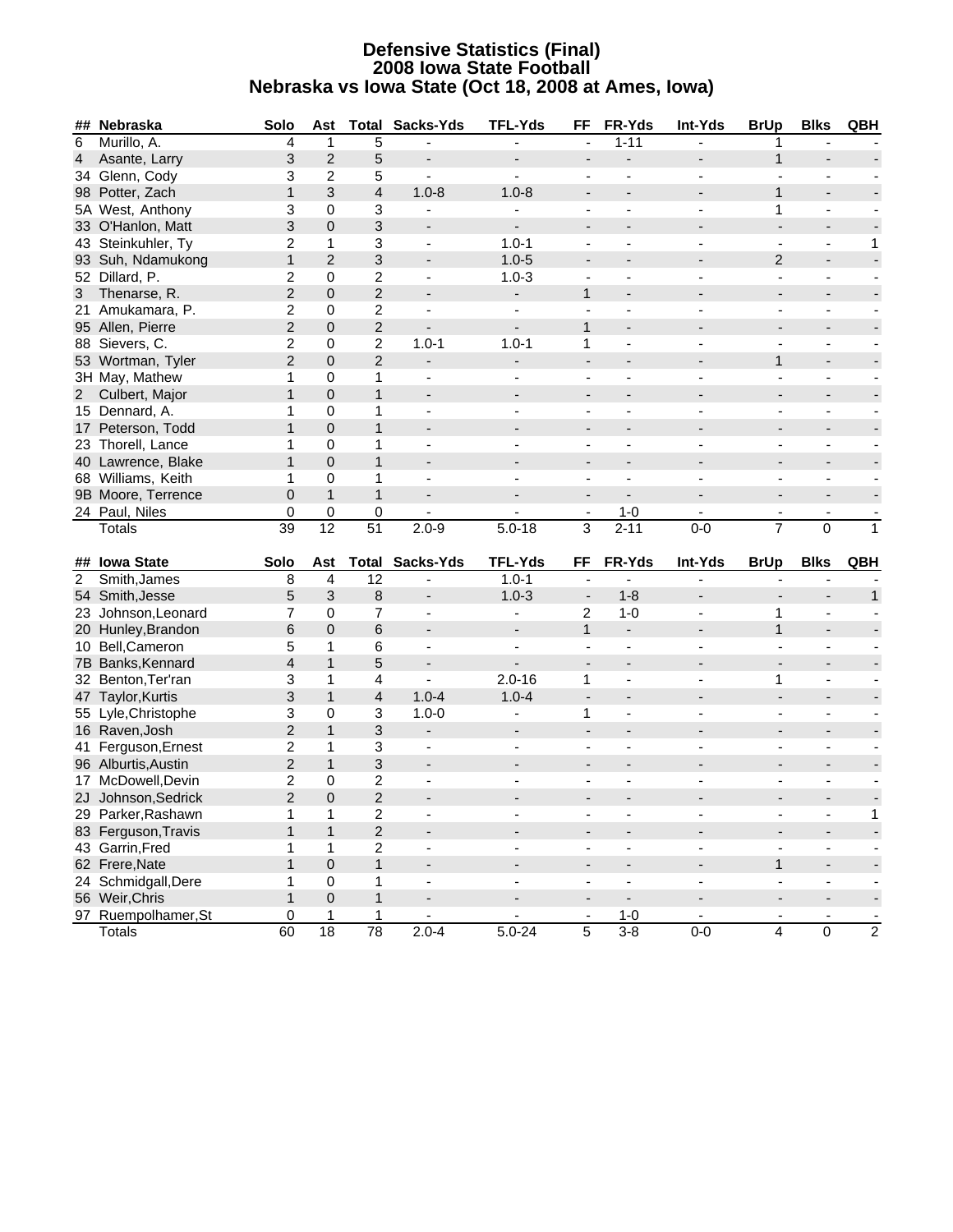### **Drive Chart (By Team) (Final) 2008 Iowa State Football Nebraska vs Iowa State (Oct 18, 2008 at Ames, Iowa)**

|           |                 |                 | <b>Drive Started</b> |                 |                 | <b>Drive Ended</b> |                          | <b>Consumed</b>           |            |  |
|-----------|-----------------|-----------------|----------------------|-----------------|-----------------|--------------------|--------------------------|---------------------------|------------|--|
| Team      | Qtr             | <b>Spot</b>     | Time                 | <b>Obtained</b> | <b>Spot</b>     | Time               | <b>How lost</b>          | - Yds<br>ΡI               | <b>TOP</b> |  |
| <b>NU</b> | 1st             | <b>N19</b>      | 15:00                | Kickoff         | N49             | 11:21              | Fumble                   | 30<br>8<br>$\sim$         | 3:39       |  |
| <b>NU</b> |                 | <b>N08</b>      | 09:59                | Punt            | 1100            | 05:27              | <i><b>*TOUCHDOWN</b></i> | 9<br>$-92$                | 4:32       |  |
| <b>NU</b> |                 | N <sub>20</sub> | 02:19                | Punt            | N <sub>22</sub> | 01:24              | Punt                     | 3<br>$-2$                 | 0:55       |  |
| <b>NU</b> | 2 <sub>nd</sub> | <b>N15</b>      | 14:24                | Punt            | 100             | 08:59              | <i><b>*TOUCHDOWN</b></i> | 11<br>85<br>$\sim$        | 5:25       |  |
| <b>NU</b> |                 | N <sub>29</sub> | 07:37                | Punt            | 100             | 02:23              | *TOUCHDOWN               | 9<br>71<br>$\blacksquare$ | 5:14       |  |
| <b>NU</b> |                 | N31             | 01:08                | Punt            | $ 110\rangle$   | 00:13              | Fumble                   | $5 -$<br>-59              | 0:55       |  |
| <b>NU</b> | 3rd             | N40             | 14:23                | Kickoff         | N <sub>50</sub> | 12:27              | Punt                     | 10<br>4<br>$\blacksquare$ | 1:56       |  |
| <b>NU</b> |                 | <b>N36</b>      | 10:56                | Punt            | N45             | 08:48              | Punt                     | 3<br>- 9                  | 2:08       |  |
| <b>NU</b> |                 | N31             | 08:04                | Punt            | 146             | 05:08              | Punt                     | 6<br>$-23$                | 2:56       |  |
| <b>NU</b> |                 | <b>N37</b>      | 00:40                | Fumble          | <b>N42</b>      | 00:31              | Fumble                   | - 5<br>1                  | 0:09       |  |
| <b>NU</b> | 4th             | N <sub>23</sub> | 12:04                | Missed FG       | N46             | 10:11              | Punt                     | $-23$<br>4                | 1:53       |  |
| <b>NU</b> |                 | 139             | 10:11                | Fumble          | 1100            | 06:35              | *TOUCHDOWN               | 9<br>$-39$                | $3:36$ .   |  |
| <b>NU</b> |                 | N <sub>20</sub> | 05:48                | Punt            | 100             | 01:55              | *TOUCHDOWN               | 80<br>$\sim$              | $3:53$ .   |  |

|                        | 1st             | 2nd             | 3rd   | 4th             | 1st             | 2nd             |                 |
|------------------------|-----------------|-----------------|-------|-----------------|-----------------|-----------------|-----------------|
| <b>Nebraska</b>        | Qtr             | Qtr             | Qtr   | Qtr             | Half            | Half            | <b>Total</b>    |
| Time of possession     | 09:06           | 11:34           | 07:09 | 09:22           | 20:40           | 16:31           | 37:11           |
| 3rd down conversions   | $3 - 5$         | $3 - 3$         | 1-4   | 0-1             | $6 - 8$         | 1-5             | $7-13$          |
| Average field position | N <sub>15</sub> | N <sub>25</sub> | N36   | N <sub>34</sub> | N <sub>20</sub> | N <sub>35</sub> | N <sub>28</sub> |
| 4th down conversions   | $0 - 0$         | $0 - 0$         | 0-0   | 0-0             | $0 - 0$         | $0 - 0$         | $0 - 0$         |

|             |                 |             | <b>Drive Started</b> |                 |                 | <b>Drive Ended</b> | <b>Consumed</b>    |             |            |
|-------------|-----------------|-------------|----------------------|-----------------|-----------------|--------------------|--------------------|-------------|------------|
| <b>Team</b> | Qtr             | <b>Spot</b> | Time                 | <b>Obtained</b> | Spot            | Time               | <b>How lost</b>    | - Yds<br>ΡI | <b>TOP</b> |
| <b>ISU</b>  | 1st             | N49         | 11:21                | Fumble          | N43             | 09:59              | Punt               | 3<br>- 6    | 1:22       |
| <b>ISU</b>  |                 | 122         | 05:22                | Kickoff         | 41              | 02:19              | Punt               | $6 - 19$    | 3:03       |
| <b>ISU</b>  |                 | N43         | 01:24                | Punt            | N49             | 14:24              | Punt               | 3<br>$-(6)$ | 2:00       |
| <b>ISU</b>  | 2 <sub>nd</sub> | 120         | 08:59                | Kickoff         | 28              | 07:37              | Punt               | $3 - 8$     | 1:22       |
| <b>ISU</b>  |                 | 120         | 02:23                | Kickoff         | 119             | 01:08              | Punt               | $5 - (1)$   | 1:15       |
| <b>ISU</b>  |                 | 118         | 00:13                | Fumble          | $ 115\rangle$   | 00:00              | End of half        | $1 - (3)$   | 0:13       |
| <b>ISU</b>  | 3rd             | 120         | 15:00                | Kickoff         | <b>N00</b>      | 14:23              | <i>*</i> TOUCHDOWN | $2 - 80$    | 0:37       |
| <b>ISU</b>  |                 | 120         | 12:27                | Punt            | 138             | 10:56              | Punt               | $4 - 18$    | 1:31       |
| <b>ISU</b>  |                 | 120         | 08:48                | Punt            | 128             | 08:04              | Punt               | 3<br>- 8    | 0:44       |
| <b>ISU</b>  |                 | 120         | 05:08                | Punt            | N <sub>26</sub> | 00:40              | Fumble             | 10<br>- 54  | 4:28       |
| <b>ISU</b>  |                 | N42         | 00:31                | Fumble          | N <sub>23</sub> | 12:04              | Missed FG          | 10<br>$-19$ | $3:27$ .   |
| <b>ISU</b>  | 4th             | 139         | 00:00                | Punt            | $ 139\rangle$   | 10:11              | Fumble             | $0 - 0$     | 0:00       |
| <b>ISU</b>  |                 | 131         | 06:31                | Kickoff         | 131             | 05:48              | Punt               | $3 - 0$     | 0:43       |
| <b>ISU</b>  |                 | 112         | 01:46                | Kickoff         | 116             | 00:00              | End of half        | 3<br>$-4$   | 1:46       |

|                        | 1st   | 2nd     | 3rd     | 4th     | 1st     | 2nd     |          |
|------------------------|-------|---------|---------|---------|---------|---------|----------|
| <b>Iowa State</b>      | Qtr   | Qtr     | Qtr     | Qtr     | Half    | Half    | Total    |
| Time of possession     | 05:54 | 03:26   | 07:51   | 05:38   | 09:20   | 13:29   | 22:49    |
| 3rd down conversions   | 1-3   | $0 - 3$ | $1 - 3$ | $0 - 4$ | 1-6     | $1 - 7$ | $2 - 13$ |
| Average field position | 143   | 119     | 127     | 121     | 131     | 125     | 128      |
| 4th down conversions   | 0-0   | $0 - 0$ | 0-0     | 1-1     | $0 - 0$ | 1-1     | 1-1      |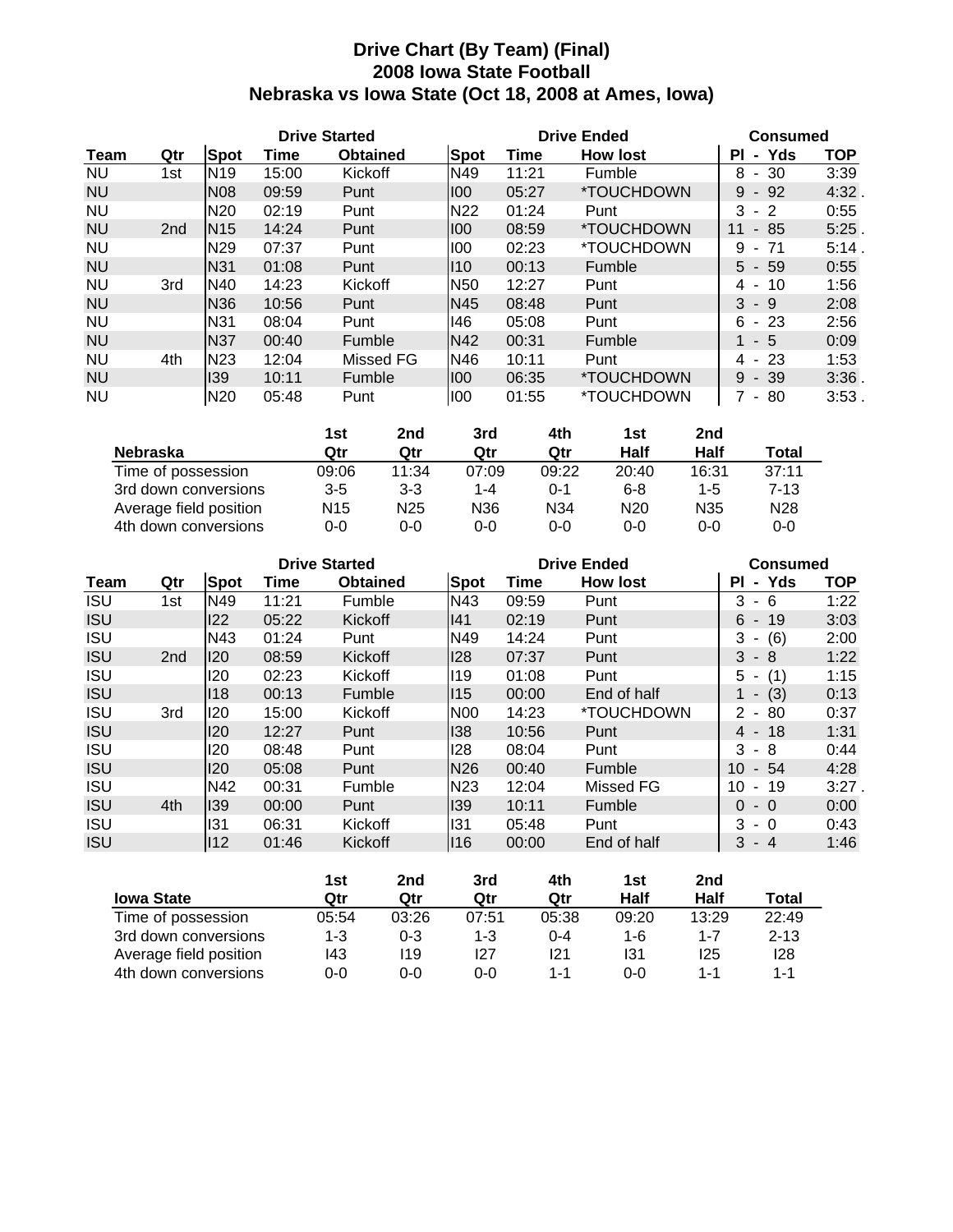### **Drive Chart (By Quarter) (Final) 2008 Iowa State Football Nebraska vs Iowa State (Oct 18, 2008 at Ames, Iowa)**

|             |     |                 | <b>Drive Started</b> |                  |            | <b>Drive Ended</b> | <b>Consumed</b> |                                                   |            |
|-------------|-----|-----------------|----------------------|------------------|------------|--------------------|-----------------|---------------------------------------------------|------------|
| <b>Team</b> | Qtr | Spot            | Time                 | <b>Obtained</b>  | Spot       | Time               | <b>How lost</b> | - Yds<br>ΡI                                       | <b>TOP</b> |
| <b>NU</b>   | 1st | N <sub>19</sub> | 15:00                | Kickoff          | N49        | 11:21              | Fumble          | $8 - 30$                                          | 3:39       |
| <b>ISU</b>  |     | N49             | 11:21                | Fumble           | N43        | 09:59              | Punt            | 3<br>$-6$                                         | 1:22       |
| <b>NU</b>   |     | <b>N08</b>      | 09:59                | Punt             | 100        | 05:27              | *TOUCHDOWN      | 92<br>9<br>$\overline{\phantom{a}}$               | 4:32       |
| <b>ISU</b>  |     | 122             | 05:22                | Kickoff          | 41         | 02:19              | Punt            | 6<br>$-19$                                        | 3:03       |
| <b>NU</b>   |     | N <sub>20</sub> | 02:19                | Punt             | N22        | 01:24              | Punt            | $\overline{2}$<br>3<br>$\overline{\phantom{a}}$   | 0:55       |
| <b>ISU</b>  |     | N43             | 01:24                | Punt             | N49        | 14:24              | Punt            | $3 - (6)$                                         | 2:00       |
| <b>NU</b>   | 2nd | <b>N15</b>      | 14:24                | Punt             | 100        | 08:59              | *TOUCHDOWN      | 11<br>85<br>$\blacksquare$                        | 5:25       |
| <b>ISU</b>  |     | 120             | 08:59                | Kickoff          | 128        | 07:37              | Punt            | 3<br>$-8$                                         | 1:22       |
| <b>NU</b>   |     | N29             | 07:37                | Punt             | 100        | 02:23              | *TOUCHDOWN      | 71<br>9<br>$\blacksquare$                         | 5:14.      |
| <b>ISU</b>  |     | <b>I20</b>      | 02:23                | Kickoff          | 119        | 01:08              | Punt            | $5 - (1)$                                         | 1:15       |
| <b>NU</b>   |     | N31             | 01:08                | Punt             | 110        | 00:13              | Fumble          | 5<br>$-59$                                        | 0:55       |
| <b>ISU</b>  |     | 118             | 00:13                | Fumble           | 115        | 00:00              | End of half     | $-$ (3)                                           | 0:13       |
| <b>ISU</b>  | 3rd | <b>I20</b>      | 15:00                | Kickoff          | <b>N00</b> | 14:23              | *TOUCHDOWN      | $\overline{2}$<br>80<br>$\overline{\phantom{a}}$  | 0:37       |
| <b>NU</b>   |     | N40             | 14:23                | Kickoff          | <b>N50</b> | 12:27              | Punt            | 10<br>$\overline{4}$<br>$\overline{\phantom{a}}$  | 1:56       |
| <b>ISU</b>  |     | 120             | 12:27                | Punt             | 138        | 10:56              | Punt            | 18<br>4<br>$\overline{\phantom{a}}$               | 1:31       |
| <b>NU</b>   |     | N36             | 10:56                | Punt             | N45        | 08:48              | Punt            | 3<br>$-9$                                         | 2:08       |
| <b>ISU</b>  |     | <b>I20</b>      | 08:48                | Punt             | 128        | 08:04              | Punt            | 3<br>8<br>$\blacksquare$                          | 0:44       |
| <b>NU</b>   |     | N31             | 08:04                | Punt             | 146        | 05:08              | Punt            | 6<br>23<br>$\blacksquare$                         | 2:56       |
| <b>ISU</b>  |     | 120             | 05:08                | Punt             | <b>N26</b> | 00:40              | Fumble          | 10<br>$-54$                                       | 4:28       |
| <b>NU</b>   |     | <b>N37</b>      | 00:40                | Fumble           | N42        | 00:31              | Fumble          | $-5$<br>$\mathbf 1$                               | 0:09       |
| <b>ISU</b>  |     | N42             | 00:31                | Fumble           | <b>N23</b> | 12:04              | Missed FG       | 10<br>$-19$                                       | 3:27.      |
| <b>NU</b>   | 4th | <b>N23</b>      | 12:04                | <b>Missed FG</b> | N46        | 10:11              | Punt            | $4 - 23$                                          | 1:53       |
| <b>ISU</b>  |     | 139             | 00:00                | Punt             | 139        | 10:11              | Fumble          | $\mathbf 0$<br>0<br>$\blacksquare$                | 0:00       |
| <b>NU</b>   |     | 139             | 10:11                | Fumble           | 100        | 06:35              | *TOUCHDOWN      | 9<br>39<br>$\blacksquare$                         | 3:36       |
| <b>ISU</b>  |     | 131             | 06:31                | Kickoff          | 131        | 05:48              | Punt            | 3<br>$\Omega$<br>$\overline{\phantom{a}}$         | 0:43       |
| <b>NU</b>   |     | N <sub>20</sub> | 05:48                | Punt             | 100        | 01:55              | *TOUCHDOWN      | $\overline{7}$<br>-80<br>$\overline{\phantom{a}}$ | 3:53.      |
| <b>ISU</b>  |     | 112             | 01:46                | Kickoff          | 116        | 00:00              | End of half     | 3<br>$-4$                                         | 1:46       |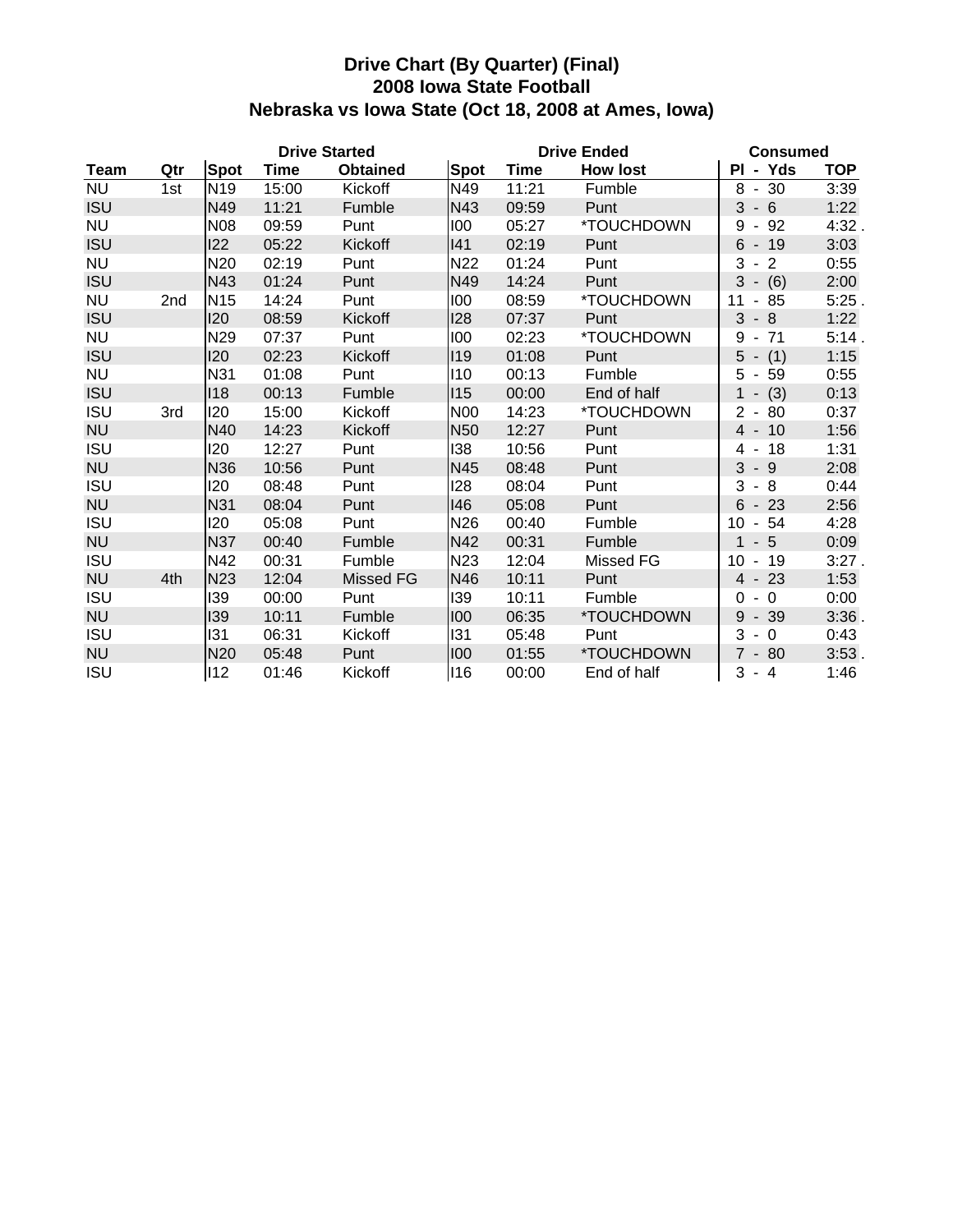### **Play-by-Play Summary (1st quarter) Nebraska vs Iowa State (Oct 18, 2008 at Ames, Iowa)**

| WX: 45F wind S 5-10; partly cloudy skies              | toss: ISU won, defers; NU will receive and ISU defends the S goal                                                                                                                 |                |
|-------------------------------------------------------|-----------------------------------------------------------------------------------------------------------------------------------------------------------------------------------|----------------|
| 1-10 NU 30                                            | ISU ball on ISU30.                                                                                                                                                                |                |
|                                                       | Mahoney, Grant kickoff 63 yards to the NU7, Paul, Niles return 12 yards to the NU19<br>(Bell,Cameron).                                                                            |                |
| 1-10 NU 19                                            | Lucky, Marlon rush for 1 yard to the NU20 (Bell, Cameron).                                                                                                                        |                |
| $2 - 9$<br><b>NU 20</b>                               | Ganz, Joe pass complete to Swift, Nate for 18 yards to the NU38, 1ST DOWN NU<br>(Smith, Jesse; Smith, James).                                                                     | P <sub>1</sub> |
| <b>NU38</b><br>$1 - 10$                               | Ganz, Joe rush for 2 yards to the NU40, out-of-bounds (Benton, Ter'ran).                                                                                                          |                |
| <b>NU 40</b><br>2-8                                   | Ganz, Joe pass incomplete (Frere, Nate).                                                                                                                                          |                |
| $3 - 8$<br><b>NU 40</b>                               | Ganz, Joe pass complete to Paul, Niles for 21 yards to the ISU39, fumble forced by                                                                                                | P <sub>2</sub> |
|                                                       | Johnson, Leonard, fumble by Paul, Niles recovered by NU McNeill, Mike at ISU39, McNeill,<br>Mike for no gain to the ISU39, 1ST DOWN NU (Johnson, Leonard).                        |                |
| 1-10 ISU 39                                           | Castille, Q. rush for loss of 3 yards to the ISU42 (Smith, Jesse).                                                                                                                |                |
| <b>ISU 42</b><br>$2 - 13$                             | Ganz, Joe pass complete to Swift, Nate for loss of 8 yards to the 50 yardline, fumble                                                                                             |                |
|                                                       | forced by Benton, Ter'ran, fumble by Swift, Nate recovered by NU Swift, Nate at 50<br>yardline, Swift, Nate for no gain to the 50 yardline (Benton, Ter'ran).                     |                |
| 3-21 NU 50                                            | Ganz, Joe sacked for no gain to the 50 yardline (Lyle,Christophe), fumble by Ganz, Joe                                                                                            |                |
|                                                       | recovered by ISU Ruempolhamer, St at NU49.                                                                                                                                        |                |
| IOWA STATE drive start at 11:21.                      | 8 plays, 30 yards, 3:39                                                                                                                                                           |                |
| official reveiw: call confirmed on the field          |                                                                                                                                                                                   |                |
| 1-10 NU 49                                            | Arnaud, Austen pass complete to Sumrall, R.J. for 5 yards to the NU44 (West, Anthony).                                                                                            |                |
| $2 - 5$<br><b>NU 44</b><br><b>NU 43</b><br>$3 - 4$    | Robinson, Alexan rush for 1 yard to the NU43 (Glenn, Cody).<br>Arnaud, Austen pass incomplete to Jones, Houston (Murillo, A.).                                                    |                |
| $4 - 4$<br><b>NU 43</b>                               | Brandtner, Mike punt 35 yards to the NU8, downed.                                                                                                                                 |                |
|                                                       | 3 plays, 6 yards, 1:22                                                                                                                                                            |                |
| NEBRASKA drive start at 09:59.<br>1-10 NU 08          | Lucky, Marlon rush for 2 yards to the NU10 (Taylor, Kurtis; Smith, James).                                                                                                        |                |
| $2 - 8$<br><b>NU 10</b>                               | Lucky, Marlon rush for 7 yards to the NU17 (Smith, James).                                                                                                                        |                |
| <b>NU 17</b><br>3-1                                   | Ganz, Joe rush for 2 yards to the NU19, 1ST DOWN NU (Alburtis, Austin).                                                                                                           | R <sub>3</sub> |
| 1-10 NU 19                                            | Ganz, Joe pass complete to McNeill, Mike for 17 yards to the NU36, 1ST DOWN NU<br>(Smith, James).                                                                                 | P <sub>4</sub> |
| <b>NU36</b><br>1-10                                   | Ganz, Joe pass complete to Swift, Nate for 21 yards to the ISU43, 1ST DOWN NU                                                                                                     | P <sub>5</sub> |
|                                                       | (Johnson, Leonard).                                                                                                                                                               |                |
| <b>ISU 43</b><br>1-10                                 | Swift, Nate rush for 7 yards to the ISU36 (Lyle, Christophe).                                                                                                                     |                |
| $2 - 3$<br><b>ISU 36</b><br>$3 - 3$<br><b>ISU 36</b>  | Ganz, Joe pass incomplete to Swift, Nate.<br>(Benton, Ter'ran).                                                                                                                   |                |
| $3 - 3$<br><b>ISU 36</b>                              | Ganz, Joe pass complete to Swift, Nate for 17 yards to the ISU19, 1ST DOWN NU                                                                                                     | P6             |
|                                                       | (McDowell, Devin).                                                                                                                                                                |                |
| <b>ISU 19</b><br>1-10                                 | Ganz, Joe pass complete to Swift, Nate for 19 yards to the ISU0, 1ST DOWN NU, TOUCHDOWN,<br>clock 05:27.                                                                          | P7             |
| <b>ISU 03</b><br>1-G                                  | Henery, Alex kick attempt good.                                                                                                                                                   |                |
|                                                       | Nebraska 7, Iowa State 0<br>9 plays, 92 yards, 4:32                                                                                                                               |                |
|                                                       | Kunalic, Adi kickoff 60 yards to the ISU10, Johnson, Leonard return 12 yards to the ISU22                                                                                         |                |
|                                                       | (May, Mathew).                                                                                                                                                                    |                |
| IOWA STATE drive start at 05:22.<br>1-10 ISU 22       | Arnaud, Austen pass complete to Sumrall, R.J. for 6 yards to the ISU28, out-of-bounds                                                                                             |                |
|                                                       | (Murillo, A.).                                                                                                                                                                    |                |
| $2 - 4$<br><b>ISU 28</b>                              | Robinson, Alexan rush for 3 yards to the ISU31 (Potter, Zach; Suh, Ndamukong).                                                                                                    |                |
| <b>ISU 31</b><br>$3 - 1$<br><b>ISU 33</b><br>1-10     | Scales, Jason rush for 2 yards to the ISU33, 1ST DOWN ISU (Glenn, Cody; Suh, Ndamukong).<br>Arnaud, Austen pass complete to Sumrall, R.J. for no gain to the ISU33 (Murillo, A.). | R1             |
| $2 - 10$<br><b>ISU 33</b>                             | Arnaud, Austen pass incomplete to Hamilton, Marqui.                                                                                                                               |                |
| $3 - 10$<br><b>ISU 33</b>                             | (West, Anthony).                                                                                                                                                                  |                |
| 3-10 ISU 33<br><b>ISU 41</b><br>$4 - 2$               | Arnaud, Austen pass complete to Johnson, Sedrick for 8 yards to the ISU41 (West, Anthony).<br>Brandtner, Mike punt 59 yards to the NU0, touchback.                                |                |
|                                                       | 6 plays, 19 yards, 3:03                                                                                                                                                           |                |
| NEBRASKA drive start at 02:19.                        |                                                                                                                                                                                   |                |
| <b>NU 20</b><br>1-10<br>2-8<br><b>NU 22</b>           | Helu Jr., Roy rush for 2 yards to the NU22 (Schmidgall, Dere).<br>Ganz, Joe pass incomplete to Young, Dreu.                                                                       |                |
| $3 - 8$<br><b>NU 22</b>                               | Ganz, Joe pass incomplete to Helu Jr., Roy.                                                                                                                                       |                |
| 4-8<br><b>NU 22</b>                                   | Wesch, Jake punt 21 yards to the NU43, out-of-bounds.                                                                                                                             |                |
|                                                       | 3 plays, 2 yards, 0:55                                                                                                                                                            |                |
| <b>IOWA STATE drive start at 01:24.</b><br>1-10 NU 43 | Robinson, Alexan rush for no gain to the NU43 (Asante, Larry).                                                                                                                    |                |
| 2-10 NU 43                                            | Robinson, Alexan rush for 2 yards to the NU41 (Dillard, P.).                                                                                                                      |                |
|                                                       | END OF 1st QUARTER: Nebraska 7, Iowa State 0                                                                                                                                      |                |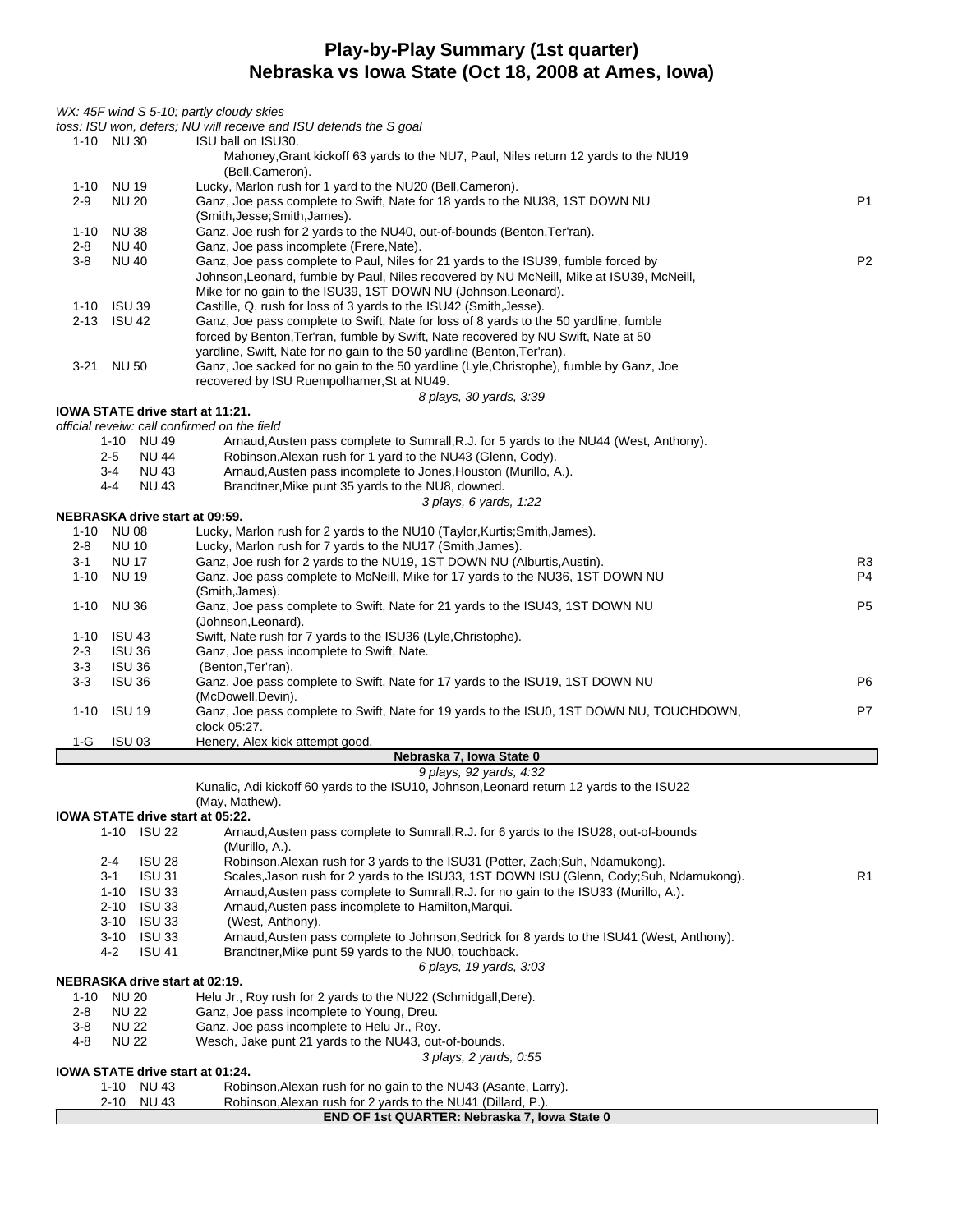### **Play-by-Play Summary (1st quarter) Nebraska vs Iowa State (Oct 18, 2008 at Ames, Iowa)**

|                        |       | Time  |  | 1st Downs | <b>Conversions</b> |         |          |                  |                  |
|------------------------|-------|-------|--|-----------|--------------------|---------|----------|------------------|------------------|
| <b>Quarter Summary</b> | Score | Poss  |  |           | 3rd                | 4th     | Rushina  | Passing          | <b>Penalties</b> |
| Nebraska               |       | 09:06 |  |           | $3 - 5$            | $0 - 0$ | $9 - 19$ | 7-11-0-105       | 0-0              |
| Iowa State             |       | 05:54 |  |           | $1 - 3$            | $0 - 0$ | 5-8      | $4 - 6 - 0 - 19$ | 0-0              |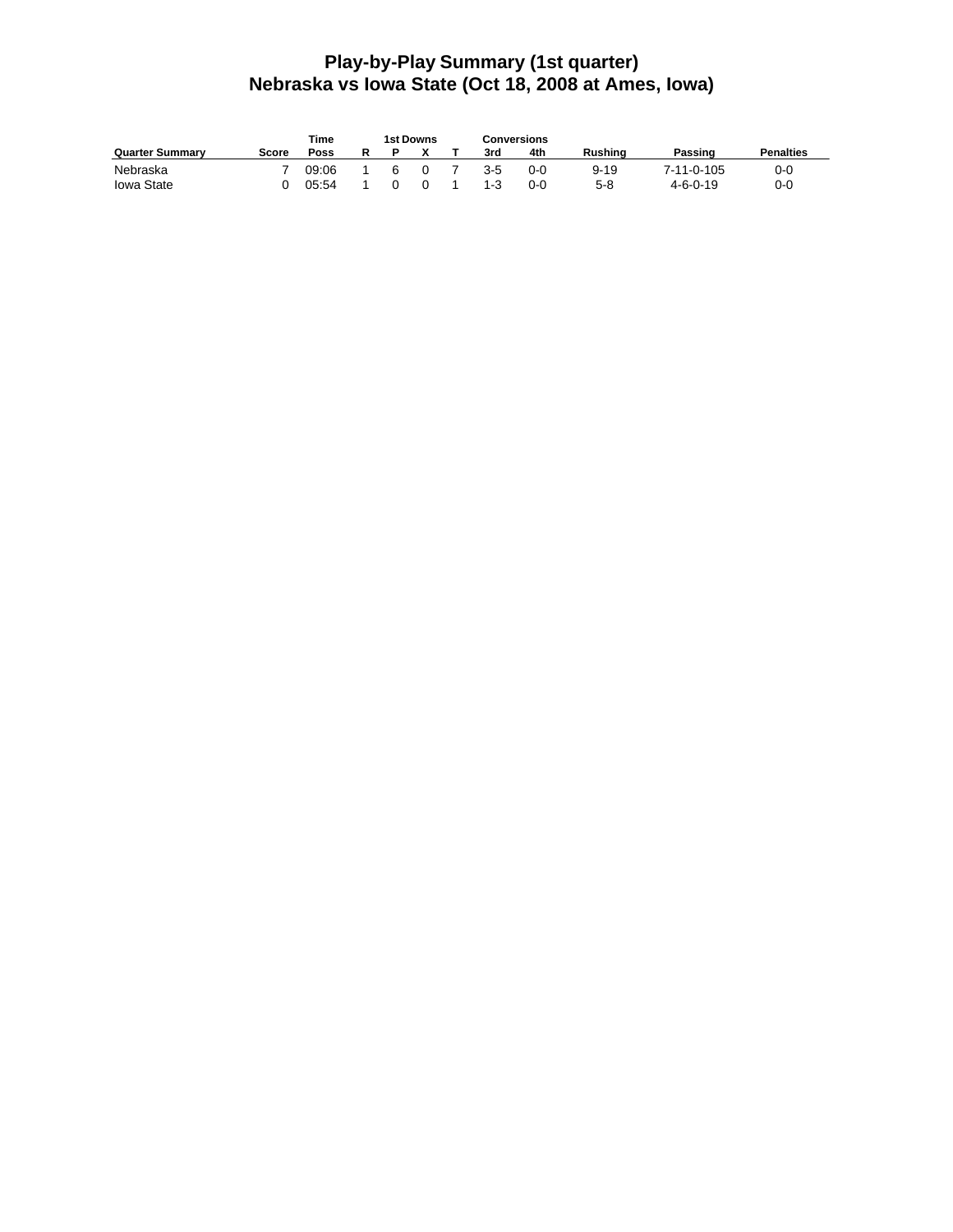### **Quickie Statistics (1st quarter) Nebraska vs Iowa State (Oct 18, 2008 at Ames, Iowa)**

|                                  | <b>NU</b>    | <b>ISU</b>  |
|----------------------------------|--------------|-------------|
| Score                            | 7            | 0           |
| <b>FIRST DOWNS</b>               | 7            | 1           |
| <b>RUSHES-YARDS (NET)</b>        | $9 - 19$     | $5 - 8$     |
| <b>PASSING YDS (NET)</b>         | 105          | 19          |
| Passes Att-Comp-Int              | $11 - 7 - 0$ | $6 - 4 - 0$ |
| <b>TOTAL OFFENSE PLAYS-YARDS</b> | 20-124       | $11 - 27$   |
| <b>Fumble Returns-Yards</b>      | $0-0$        | $0-0$       |
| <b>Punt Returns-Yards</b>        | $0 - 0$      | $0 - 0$     |
| Kickoff Returns-Yards            | $1 - 12$     | $1 - 12$    |
| Interception Returns-Yards       | $0 - 0$      | $0-0$       |
| Punts (Number-Avg)               | $1 - 21.0$   | $2 - 47.0$  |
| Fumbles-Lost                     | $3 - 1$      | $0-0$       |
| Penalties-Yards                  | $0 - 0$      | $0-0$       |
| <b>Possession Time</b>           | 09:06        | 05:54       |
| <b>Third-Down Conversions</b>    | 3 of 5       | 1 of $3$    |
| Fourth-Down Conversions          | $0$ of $0$   | $0$ of $0$  |

#### **Nebraska Iowa State**

| <b>Rushing</b>      | No.                 | Gain Loss      | <b>Net</b>     | TD                  | Lg                      | Avg         | <b>Rushing</b>                                                            |                | No. Gain Loss  |          | TD<br><b>Net</b>              | Lg             | <b>Avg</b>  |
|---------------------|---------------------|----------------|----------------|---------------------|-------------------------|-------------|---------------------------------------------------------------------------|----------------|----------------|----------|-------------------------------|----------------|-------------|
| Lucky, Marlon       | 3                   | 10             | 0              | 10<br>0             | 7                       | 3.3         | Robinson, Alexan                                                          | 4              | 6              | 0        | 6<br>0                        | 3              | 1.5         |
| Swift, Nate         |                     | 7              | 0              | 7<br>0              | 7                       | 7.0         | Scales, Jason                                                             |                | $\overline{2}$ | 0        | $\overline{2}$<br>$\mathbf 0$ | $\overline{2}$ | 2.0         |
| Ganz, Joe           | 3                   | 4              | 1              | 3<br>$\pmb{0}$      | $\overline{\mathbf{c}}$ | 1.0         |                                                                           |                |                |          |                               |                |             |
| Helu Jr., Rov       | 1                   | $\overline{2}$ | $\mathbf 0$    | $\overline{2}$<br>0 | $\overline{2}$          | 2.0         |                                                                           |                |                |          |                               |                |             |
| Passing             | $C-A-I$             |                | Yds            | TD                  | Long                    | <b>Sack</b> | <b>Passing</b>                                                            | $C-A-I$        |                | Yds      | TD                            | Long           | <b>Sack</b> |
| Ganz, Joe           | $7 - 11 - 0$        |                | 105            |                     | 21                      |             | Arnaud, Austen                                                            | $4 - 6 - 0$    |                | 19       | $\Omega$                      | 8              | $\Omega$    |
| Receiving           | No.                 | Yards          | TD             | Long                |                         |             | <b>Receiving</b>                                                          | No.            | Yards          | TD       | Long                          |                |             |
| Swift, Nate         | 5                   | 67             | 1              |                     | 21                      |             | Sumrall, R.J.                                                             | 3              | 11             | $\Omega$ |                               | 6              |             |
| Paul, Niles         |                     | 21             | 0              |                     | 21                      |             | Johnson, Sedrick                                                          | 1              | 8              | $\Omega$ |                               | 8              |             |
| McNeill, Mike       | 1                   | 17             | $\Omega$       |                     | 17                      |             |                                                                           |                |                |          |                               |                |             |
| <b>Punting</b>      | No.                 | Yds            | Avg            | Long                | In20                    | <u>ТВ</u>   | <b>Punting</b>                                                            | No.            | Yds            | Avg      | Long                          | In20           | TВ          |
| Wesch, Jake         | 1                   | 21             | 21.0           | 21                  | $\Omega$                | $\Omega$    | Brandtner, Mike                                                           | $\mathfrak{p}$ | 94             | 47.0     | $\overline{59}$               |                |             |
| <b>Punt Returns</b> | No.                 | Yards          | TD             | Long                |                         |             | <b>Punt Returns</b>                                                       | No.            | Yards          | TD       | Long                          |                |             |
| <b>Kick Returns</b> | No.                 | Yards          | TD             | Long                |                         |             | <b>Kick Returns</b>                                                       | No.            | Yards          | TD       | <b>Long</b>                   |                |             |
| Paul, Niles         |                     | 12             | $\Omega$       |                     | 12                      |             | Johnson, Leonard                                                          |                | 12             | $\Omega$ |                               | 12             |             |
| <b>Tackles</b>      | UA-A                | <b>Total</b>   |                | <b>Sacks</b>        | TFL                     |             | <b>Tackles</b>                                                            | UA-A           | <b>Total</b>   |          | <b>Sacks</b>                  | TFL            |             |
| Murillo, A.         | $2 - 0$             |                | 2              | 0.0                 | 0.0                     |             | Smith, James                                                              | $2 - 2$        | 4              |          | 0.0                           | 0.0            |             |
| West, Anthony       | $2 - 0$             |                | 2              | 0.0                 | 0.0                     |             | Johnson, Leonard                                                          | $3-0$          | 3              |          | 0.0                           | 0.0            |             |
| Glenn, Cody         | $1 - 1$             |                | $\overline{c}$ | 0.0                 | 0.0                     |             | Benton, Ter'ran                                                           | $3-0$          | 3              |          | 0.0                           | 2.0            |             |
| Suh, Ndamukong      | $0 - 2$             |                | $\overline{2}$ | 0.0                 | 0.0                     |             | Lyle, Christophe                                                          | $2 - 0$        | $\overline{2}$ |          | 1.0                           | 0.0            |             |
| <b>Time</b><br>Qtr  | <b>Scoring Play</b> |                |                |                     |                         |             |                                                                           |                |                |          |                               | V-H            |             |
| 05:27<br>1st        |                     |                |                |                     |                         |             | NU - Swift, Nate 19 yd pass from Ganz, Joe (Henery, Alex kick), 9-92 4:32 |                |                |          |                               | $7 - 0$        |             |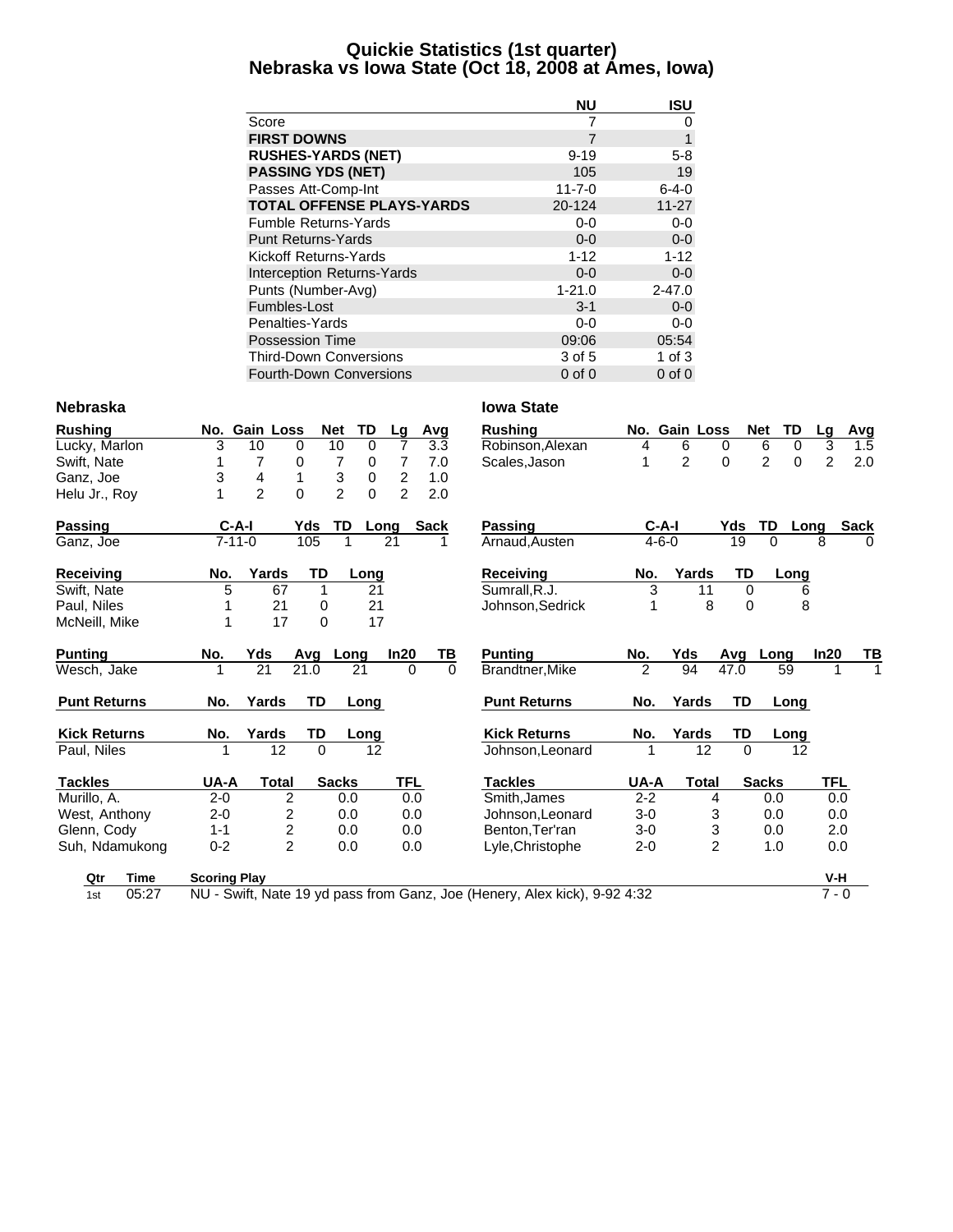## **Play-by-Play Summary (2nd quarter) Nebraska vs Iowa State (Oct 18, 2008 at Ames, Iowa)**

| <b>NU 41</b><br>3-8                                                                                                         | Start of 2nd quarter, clock 15:00.                                                                                                                 |                 |  |  |  |  |  |  |  |  |  |
|-----------------------------------------------------------------------------------------------------------------------------|----------------------------------------------------------------------------------------------------------------------------------------------------|-----------------|--|--|--|--|--|--|--|--|--|
| <b>NU 41</b><br>3-8                                                                                                         | Arnaud, Austen sacked for loss of 8 yards to the NU49 (Potter, Zach).                                                                              |                 |  |  |  |  |  |  |  |  |  |
| 4-16 NU 49                                                                                                                  | Brandtner, Mike punt 34 yards to the NU15, fair catch by Swift, Nate.                                                                              |                 |  |  |  |  |  |  |  |  |  |
|                                                                                                                             | 3 plays, minus 6 yards, 2:00                                                                                                                       |                 |  |  |  |  |  |  |  |  |  |
| NEBRASKA drive start at 14:24.                                                                                              |                                                                                                                                                    |                 |  |  |  |  |  |  |  |  |  |
| 1-10 NU 15                                                                                                                  | Ganz, Joe pass complete to Castille, Q. for 5 yards to the NU20 (Banks, Kennard).                                                                  |                 |  |  |  |  |  |  |  |  |  |
| <b>NU 20</b><br>$2 - 5$                                                                                                     | Castille, Q. rush for 4 yards to the NU24 (Smith, Jesse).<br>Castille, Q. rush for 2 yards to the NU26, 1ST DOWN NU (Lyle, Christophe).            | R <sub>8</sub>  |  |  |  |  |  |  |  |  |  |
| $3 - 1$<br><b>NU 24</b>                                                                                                     | Castille, Q. rush for 4 yards to the NU30 (Hunley, Brandon).<br>1-10<br>NU 26                                                                      |                 |  |  |  |  |  |  |  |  |  |
| P <sub>9</sub><br>$2 - 6$<br><b>NU30</b><br>Ganz, Joe pass complete to Peterson, Todd for 12 yards to the NU42, 1ST DOWN NU |                                                                                                                                                    |                 |  |  |  |  |  |  |  |  |  |
| (Bell,Cameron).                                                                                                             |                                                                                                                                                    |                 |  |  |  |  |  |  |  |  |  |
| <b>NU 42</b><br>$1 - 10$                                                                                                    | Ganz, Joe pass complete to Holt, Menelik for 8 yards to the 50 yardline, out-of-bounds                                                             |                 |  |  |  |  |  |  |  |  |  |
|                                                                                                                             | (Banks, Kennard).                                                                                                                                  |                 |  |  |  |  |  |  |  |  |  |
| $2 - 2$<br>NU 50                                                                                                            | Lucky, Marlon rush for 6 yards to the ISU44, 1ST DOWN NU (Smith, James).                                                                           | R <sub>10</sub> |  |  |  |  |  |  |  |  |  |
| <b>ISU 44</b><br>1-10                                                                                                       | Ganz, Joe pass complete to Mendoza, Marcus for 7 yards to the ISU37 (Hunley, Brandon).                                                             |                 |  |  |  |  |  |  |  |  |  |
| $2 - 3$<br>ISU 37                                                                                                           | Ganz, Joe pass complete to Peterson, Todd for 11 yards to the ISU26, 1ST DOWN NU                                                                   | P11             |  |  |  |  |  |  |  |  |  |
| <b>ISU 26</b>                                                                                                               | (Johnson, Leonard).                                                                                                                                | P <sub>12</sub> |  |  |  |  |  |  |  |  |  |
| 1-10                                                                                                                        | Ganz, Joe pass complete to Swift, Nate for 11 yards to the ISU15, 1ST DOWN NU,<br>out-of-bounds (McDowell, Devin).                                 |                 |  |  |  |  |  |  |  |  |  |
| <b>ISU 15</b><br>1-10                                                                                                       | Lucky, Marlon rush for 15 yards to the ISU0, 1ST DOWN NU, TOUCHDOWN, clock 08:59.                                                                  | R <sub>13</sub> |  |  |  |  |  |  |  |  |  |
| <b>ISU 03</b><br>1-G                                                                                                        | Henery, Alex kick attempt good.                                                                                                                    |                 |  |  |  |  |  |  |  |  |  |
|                                                                                                                             | Nebraska 14, Iowa State 0                                                                                                                          |                 |  |  |  |  |  |  |  |  |  |
|                                                                                                                             | 11 plays, 85 yards, 5:25                                                                                                                           |                 |  |  |  |  |  |  |  |  |  |
|                                                                                                                             | Kunalic, Adi kickoff 70 yards to the ISU0, touchback.                                                                                              |                 |  |  |  |  |  |  |  |  |  |
| IOWA STATE drive start at 08:59.                                                                                            |                                                                                                                                                    |                 |  |  |  |  |  |  |  |  |  |
| 1-10 ISU 20                                                                                                                 | Arnaud, Austen sacked for loss of 1 yard to the ISU19 (Sievers, C.), fumble by                                                                     |                 |  |  |  |  |  |  |  |  |  |
| <b>ISU 19</b><br>2-11                                                                                                       | Arnaud, Austen recovered by ISU Arnaud, Austen at ISU19.<br>Arnaud, Austen rush for 9 yards to the ISU28, out-of-bounds (Glenn, Cody).             |                 |  |  |  |  |  |  |  |  |  |
| $3 - 2$<br><b>ISU 28</b>                                                                                                    | Arnaud, Austen pass incomplete to Bass, J.J. (Potter, Zach).                                                                                       |                 |  |  |  |  |  |  |  |  |  |
| 4-2<br><b>ISU 28</b>                                                                                                        | Brandtner, Mike punt 43 yards to the NU29, fair catch by Swift, Nate.                                                                              |                 |  |  |  |  |  |  |  |  |  |
|                                                                                                                             | 3 plays, 8 yards, 1:22                                                                                                                             |                 |  |  |  |  |  |  |  |  |  |
| NEBRASKA drive start at 07:37.                                                                                              |                                                                                                                                                    |                 |  |  |  |  |  |  |  |  |  |
| 1-10 NU 29                                                                                                                  | Ganz, Joe pass complete to Holt, Menelik for 11 yards to the NU40 (Hunley, Brandon),                                                               |                 |  |  |  |  |  |  |  |  |  |
|                                                                                                                             | PENALTY NU holding (McNeill, Mike) 10 yards to the NU19, NO PLAY.                                                                                  |                 |  |  |  |  |  |  |  |  |  |
| <b>NU 19</b><br>1-20                                                                                                        | Helu Jr., Roy rush for 3 yards to the NU22 (Bell, Cameron; Smith, Jesse).                                                                          | P <sub>14</sub> |  |  |  |  |  |  |  |  |  |
| 2-17 NU 22                                                                                                                  | Ganz, Joe pass complete to Helu Jr., Roy for 27 yards to the NU49, 1ST DOWN NU<br>(Smith, James).                                                  |                 |  |  |  |  |  |  |  |  |  |
| <b>NU 49</b><br>$1 - 10$                                                                                                    | Ganz, Joe pass complete to Swift, Nate for 20 yards to the ISU31, 1ST DOWN NU                                                                      | P <sub>15</sub> |  |  |  |  |  |  |  |  |  |
|                                                                                                                             | (Bell,Cameron).                                                                                                                                    |                 |  |  |  |  |  |  |  |  |  |
| <b>ISU 31</b><br>1-10                                                                                                       | Lucky, Marlon rush for 9 yards to the ISU22 (Parker, Rashawn).                                                                                     |                 |  |  |  |  |  |  |  |  |  |
| <b>ISU 22</b><br>$2 - 1$                                                                                                    | Ganz, Joe pass complete to Paul, Niles for 4 yards to the ISU18, 1ST DOWN NU,                                                                      | P <sub>16</sub> |  |  |  |  |  |  |  |  |  |
|                                                                                                                             | out-of-bounds (Benton, Ter'ran; Ferguson, Ernest).                                                                                                 |                 |  |  |  |  |  |  |  |  |  |
| 1-10 ISU 18                                                                                                                 | Timeout Iowa State, clock 04:23.                                                                                                                   |                 |  |  |  |  |  |  |  |  |  |
| 1-10 ISU 18                                                                                                                 | Ganz, Joe rush for 1 yard to the ISU17 (Smith, Jesse).                                                                                             |                 |  |  |  |  |  |  |  |  |  |
| <b>ISU 17</b><br>2-9<br>3-10 ISU 18                                                                                         | Lucky, Marlon rush for loss of 1 yard to the ISU18 (Smith, James).<br>Ganz, Joe pass complete to Swift, Nate for 14 yards to the ISU4, 1ST DOWN NU | P17             |  |  |  |  |  |  |  |  |  |
|                                                                                                                             | (Hunley, Brandon).                                                                                                                                 |                 |  |  |  |  |  |  |  |  |  |
| <b>ISU 04</b><br>1-G                                                                                                        | Lucky, Marlon rush for 4 yards to the ISU0, TOUCHDOWN, clock 02:23.                                                                                |                 |  |  |  |  |  |  |  |  |  |
| <b>ISU 03</b><br>1-G                                                                                                        | Henery, Alex kick attempt good.                                                                                                                    |                 |  |  |  |  |  |  |  |  |  |
|                                                                                                                             | Nebraska 21, Iowa State 0                                                                                                                          |                 |  |  |  |  |  |  |  |  |  |
|                                                                                                                             | 9 plays, 71 yards, 5:14                                                                                                                            |                 |  |  |  |  |  |  |  |  |  |
|                                                                                                                             | Kunalic, Adi kickoff 70 yards to the ISU0, touchback.                                                                                              |                 |  |  |  |  |  |  |  |  |  |
| IOWA STATE drive start at 02:23.<br>1-10 ISU 20                                                                             | Arnaud, Austen pass incomplete to Sumrall, R.J                                                                                                     |                 |  |  |  |  |  |  |  |  |  |
| 2-10 ISU 20                                                                                                                 | Arnaud, Austen pass complete to Catlett, Derrick for 12 yards to the ISU32, 1ST DOWN ISU                                                           | P <sub>2</sub>  |  |  |  |  |  |  |  |  |  |
|                                                                                                                             | (Glenn, Cody).                                                                                                                                     |                 |  |  |  |  |  |  |  |  |  |
| $1-10$ ISU 32                                                                                                               | Arnaud, Austen pass incomplete to Robinson, Alexan (Wortman, Tyler).                                                                               |                 |  |  |  |  |  |  |  |  |  |
| 2-10 ISU 32                                                                                                                 | Arnaud, Austen pass complete to Robinson, Alexan for 16 yards to the ISU48 (Murillo, A.),                                                          |                 |  |  |  |  |  |  |  |  |  |
|                                                                                                                             | PENALTY ISU IB (Lamaak, Ben) 10 yards to the ISU22, NO PLAY.                                                                                       |                 |  |  |  |  |  |  |  |  |  |
| <b>ISU 22</b><br>$2 - 20$                                                                                                   | Arnaud, Austen pass complete to Robinson, Alexan for 2 yards to the ISU24 (Steinkuhler, Ty).                                                       |                 |  |  |  |  |  |  |  |  |  |
| <b>ISU 24</b><br>3-18                                                                                                       | PENALTY ISU personal foul (Alvarez, Alex) 12 yards to the ISU12.                                                                                   |                 |  |  |  |  |  |  |  |  |  |
| 3-30<br><b>ISU 12</b>                                                                                                       | Timeout Nebraska, clock 01:25.                                                                                                                     |                 |  |  |  |  |  |  |  |  |  |
| $3 - 30$<br><b>ISU 12</b><br>3-30 ISU 12                                                                                    | Timeout Iowa State, clock 01:25.<br>Robinson, Alexan rush for 7 yards to the ISU19 (Asante, Larry; Glenn, Cody).                                   |                 |  |  |  |  |  |  |  |  |  |
| <b>ISU 19</b><br>4-23                                                                                                       | Timeout Nebraska, clock 01:17.                                                                                                                     |                 |  |  |  |  |  |  |  |  |  |
| 4-23 ISU 19                                                                                                                 | Brandtner, Mike punt 51 yards to the NU30, Swift, Nate return 1 yards to the NU31                                                                  |                 |  |  |  |  |  |  |  |  |  |
|                                                                                                                             | (Banks, Kennard).                                                                                                                                  |                 |  |  |  |  |  |  |  |  |  |
|                                                                                                                             | 5 plays, minus 1 yard, 1:15                                                                                                                        |                 |  |  |  |  |  |  |  |  |  |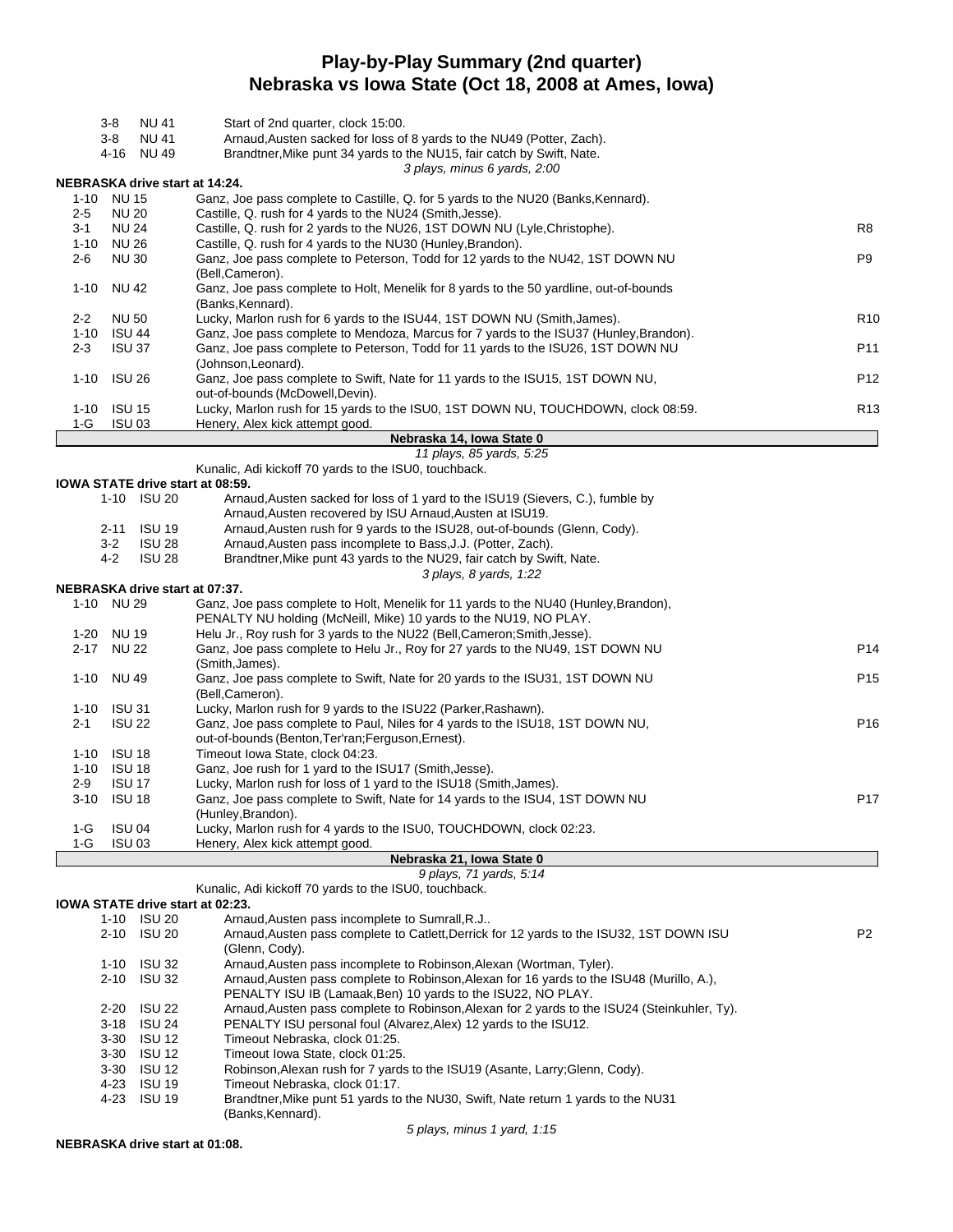### **Play-by-Play Summary (2nd quarter) Nebraska vs Iowa State (Oct 18, 2008 at Ames, Iowa)**

| 1-10     | NU 31         | Ganz, Joe pass complete to Peterson, Todd for 24 yards to the ISU45, 1ST DOWN NU     | P <sub>18</sub> |
|----------|---------------|--------------------------------------------------------------------------------------|-----------------|
|          |               | (Smith, James).                                                                      |                 |
| 1-10     | ISU 45        | Ganz, Joe pass complete to Holt, Menelik for 8 yards to the ISU37, out-of-bounds     |                 |
|          |               | (Johnson, Leonard).                                                                  |                 |
| $2 - 2$  | <b>ISU 37</b> | Ganz, Joe pass incomplete to McNeill, Mike.                                          |                 |
| $3 - 2$  | ISU 37        | Ganz, Joe pass complete to Holt, Menelik for 10 yards to the ISU27, 1ST DOWN NU      | P <sub>19</sub> |
|          |               | (Johnson, Leonard).                                                                  |                 |
| $1 - 10$ | ISU 27        | Ganz, Joe pass complete to Holt, Menelik for 17 yards to the ISU10, fumble forced by |                 |
|          |               | Hunley, Brandon, fumble by Holt, Menelik recovered by ISU Smith, Jesse at ISU10,     |                 |
|          |               | Smith, Jesse for 8 yards to the ISU18 (Williams, Keith).                             |                 |
|          |               | 5 plays, 59 yards, 0:55                                                              |                 |

# **IOWA STATE drive start at 00:13, ISU ball on ISU18.**

TEAM rush for loss of 3 yards to the ISU15.

End of half, clock 00:00.

| play, minus 3 yards, 0:13                     |       |       |  |    |          |    |         |         |           |                  |                  |  |
|-----------------------------------------------|-------|-------|--|----|----------|----|---------|---------|-----------|------------------|------------------|--|
| END OF 2nd QUARTER: Nebraska 21, Iowa State 0 |       |       |  |    |          |    |         |         |           |                  |                  |  |
| Time<br>Conversions<br>1st Downs              |       |       |  |    |          |    |         |         |           |                  |                  |  |
| <b>Quarter Summary</b>                        | Score | Poss  |  |    |          |    | 3rd     | 4th     | Rushina   | Passing          | <b>Penalties</b> |  |
| Nebraska                                      | 14    | 11:34 |  | -9 | $\Omega$ | 12 | $3-3$   | $0 - 0$ | $10 - 47$ | 14-15-0-178      | $1 - 10$         |  |
| <b>Iowa State</b>                             |       | 03:26 |  |    |          |    | $0 - 3$ | $0 - 0$ | $5 - 4$   | $2 - 5 - 0 - 14$ | $2 - 22$         |  |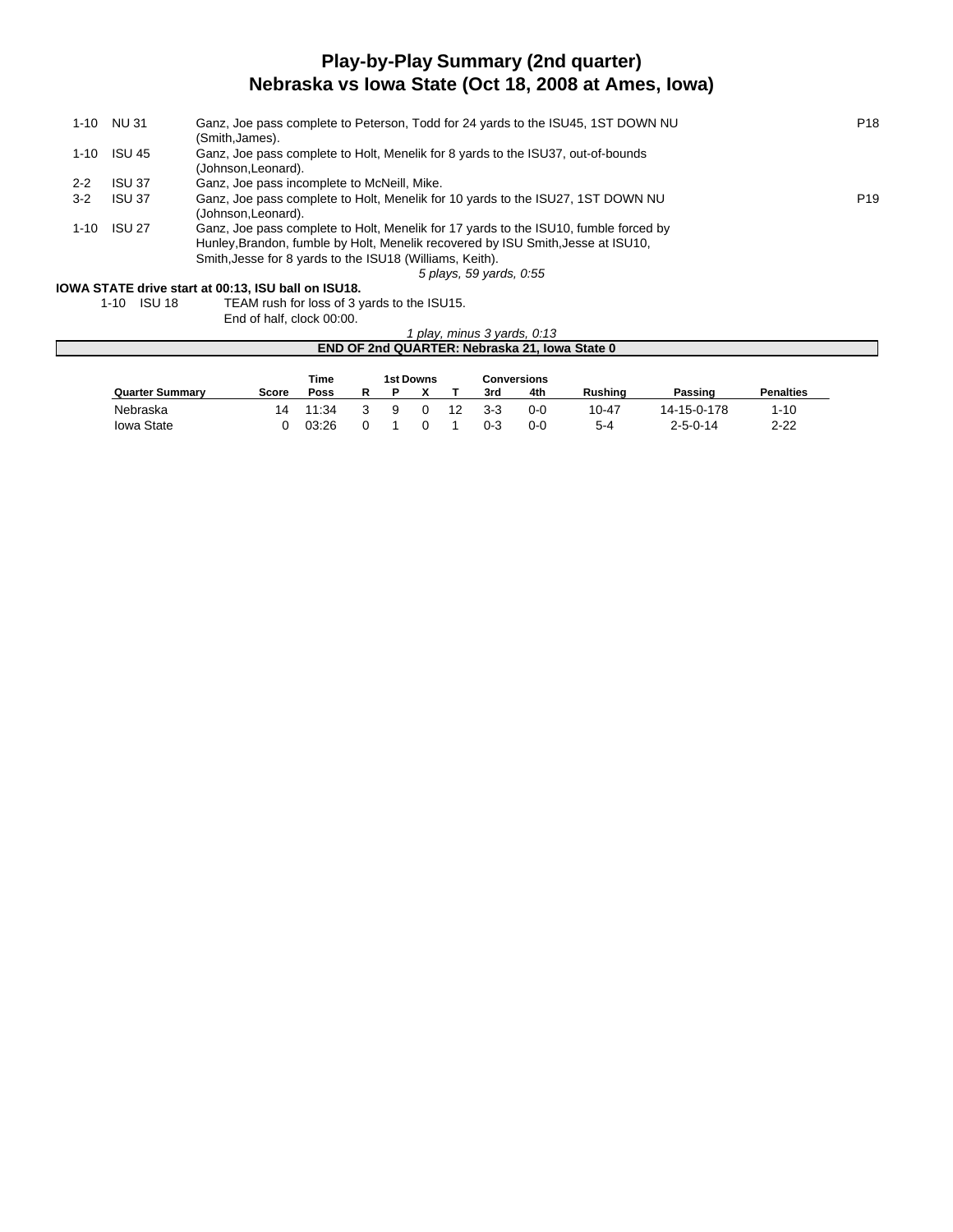#### **Quickie Statistics (Halftime) Nebraska vs Iowa State (Oct 18, 2008 at Ames, Iowa)**

|                                  | <b>NU</b>     | <b>ISU</b>     |
|----------------------------------|---------------|----------------|
| Score                            | 21            | 0              |
| <b>FIRST DOWNS</b>               | 19            | $\overline{2}$ |
| <b>RUSHES-YARDS (NET)</b>        | 19-66         | $10 - 12$      |
| <b>PASSING YDS (NET)</b>         | 283           | 33             |
| Passes Att-Comp-Int              | $26 - 21 - 0$ | $11 - 6 - 0$   |
| <b>TOTAL OFFENSE PLAYS-YARDS</b> | 45-349        | $21 - 45$      |
| <b>Fumble Returns-Yards</b>      | $0-0$         | $1 - 8$        |
| <b>Punt Returns-Yards</b>        | $1 - 1$       | $0 - 0$        |
| Kickoff Returns-Yards            | $1 - 12$      | $1 - 12$       |
| Interception Returns-Yards       | $0 - 0$       | $0-0$          |
| Punts (Number-Avg)               | $1 - 21.0$    | $5 - 44.4$     |
| Fumbles-Lost                     | $4 - 2$       | $1 - 0$        |
| Penalties-Yards                  | $1 - 10$      | $2 - 22$       |
| <b>Possession Time</b>           | 20:40         | 09:20          |
| <b>Third-Down Conversions</b>    | 6 of 8        | 1 of $6$       |
| <b>Fourth-Down Conversions</b>   | $0$ of $0$    | $0$ of $0$     |

#### **Nebraska Iowa State**

| <b>Rushing</b>      |                     | No. Gain Loss   | <b>Net</b> | TD                  | Lg         | Avg         | <b>Rushing</b>                                                            |         | No. Gain Loss    |                | <b>Net</b> | TD                  | Lq               | Avg            |
|---------------------|---------------------|-----------------|------------|---------------------|------------|-------------|---------------------------------------------------------------------------|---------|------------------|----------------|------------|---------------------|------------------|----------------|
| Lucky, Marlon       | 8                   | 44              | 43<br>1    | $\overline{2}$      | 15         | 5.4         | Robinson, Alexan                                                          | 5       | 13               | $\mathbf 0$    |            | 13<br>$\mathbf 0$   | 7                | 2.6            |
| Swift, Nate         |                     | $\overline{7}$  | 0          | $\overline{7}$<br>0 | 7          | 7.0         | Scales, Jason                                                             | 1       | 2                | 0              |            | $\overline{c}$<br>0 | 2                | 2.0            |
| Castille, Q.        | 4                   | 10              | 3          | $\overline{7}$<br>0 | 4          | 1.8         | Arnaud, Austen                                                            | 3       | 9                | 9              |            | $\pmb{0}$<br>0      | $\boldsymbol{9}$ | 0.0            |
| Helu Jr., Roy       | $\overline{2}$      | 5               | $\Omega$   | 5<br>0              | 3          | 2.5         | <b>TEAM</b>                                                               |         | $\Omega$         | 3              |            | $-3$<br>$\Omega$    | $\Omega$         | $-3.0$         |
| Passing             | $C-A-I$             |                 | Yds        | TD                  | Long       | <b>Sack</b> | <b>Passing</b>                                                            |         | $C-A-I$          |                | Yds        | TD                  | Long             | <b>Sack</b>    |
| Ganz, Joe           | $21 - 26 - 0$       |                 | 283        | 1                   | 27         | 1           | Arnaud, Austen                                                            |         | $6 - 11 - 0$     |                | 33         | 0                   | 12               | $\mathfrak{p}$ |
| Receiving           | No.                 | Yards           | TD         | Long                |            |             | Receiving                                                                 | No.     | Yards            |                | TD         | Long                |                  |                |
| Swift, Nate         | 8                   | 112             | 1          | 21                  |            |             | Sumrall, R.J.                                                             | 3       |                  | 11             | $\Omega$   | 6                   |                  |                |
| Holt, Menelik       | 4                   | 43              | 0          | 17                  |            |             | Catlett, Derrick                                                          |         |                  | 12             | 0          | 12                  |                  |                |
| Peterson, Todd      | 3                   | 47              | 0          | 24                  |            |             | Johnson, Sedrick                                                          |         |                  | 8              | 0          | 8                   |                  |                |
| Paul, Niles         | $\overline{2}$      | 25              | $\Omega$   | 21                  |            |             | Robinson, Alexan                                                          | 1       |                  | $\mathfrak{p}$ | $\Omega$   | $\overline{2}$      |                  |                |
| <b>Punting</b>      | No.                 | Yds             | Avg        | Long                | In20       | ΤВ          | <b>Punting</b>                                                            | No.     | Yds              |                | Avg        | Long                | In20             | TВ             |
| Wesch, Jake         |                     | $\overline{21}$ | 21.0       | 21                  | $\Omega$   | $\Omega$    | Brandtner, Mike                                                           | 5       | $\overline{222}$ |                | 44.4       | 59                  | 2                |                |
| <b>Punt Returns</b> | No.                 | Yards           | TD         | Long                |            |             | <b>Punt Returns</b>                                                       | No.     | Yards            |                | <b>TD</b>  | Long                |                  |                |
| Swift, Nate         |                     | 1               | $\Omega$   |                     |            |             |                                                                           |         |                  |                |            |                     |                  |                |
| <b>Kick Returns</b> | No.                 | Yards           | TD         | Long                |            |             | <b>Kick Returns</b>                                                       | No.     | Yards            |                | TD         | Long                |                  |                |
| Paul, Niles         |                     | 12              | $\Omega$   | 12                  |            |             | Johnson, Leonard                                                          |         |                  | 12             | $\Omega$   | 12                  |                  |                |
| <b>Tackles</b>      | UA-A                | <b>Total</b>    |            | <b>Sacks</b>        | <b>TFL</b> |             | <b>Tackles</b>                                                            | UA-A    |                  | <b>Total</b>   |            | <b>Sacks</b>        | <b>TFL</b>       |                |
| Glenn, Cody         | $3-2$               | 5               |            | 0.0                 | 0.0        |             | Smith, James                                                              | $6 - 2$ |                  | 8              |            | 0.0                 | 1.0              |                |
| West, Anthony       | $2 - 0$             | 2               |            | 0.0                 | 0.0        |             | Johnson, Leonard                                                          | $6-0$   |                  | 6              |            | 0.0                 | 0.0              |                |
| Murillo, A.         | $2 - 0$             | $\overline{c}$  |            | 0.0                 | 0.0        |             | Bell.Cameron                                                              | $4 - 1$ |                  | 5              |            | 0.0                 | 0.0              |                |
| Potter, Zach        | $1 - 1$             | $\overline{2}$  |            | 1.0                 | 1.0        |             | Smith, Jesse                                                              | $3 - 2$ |                  | 5              |            | 0.0                 | 1.0              |                |
| Qtr<br>Time         | <b>Scoring Play</b> |                 |            |                     |            |             |                                                                           |         |                  |                |            |                     | V-H              |                |
| 05:27<br>1st        |                     |                 |            |                     |            |             | NU - Swift, Nate 19 yd pass from Ganz, Joe (Henery, Alex kick), 9-92 4:32 |         |                  |                |            |                     | $7 - 0$          |                |
| 08:59<br>2nd        |                     |                 |            |                     |            |             | NU - Lucky, Marlon 15 yd run (Henery, Alex kick), 11-85 5:25              |         |                  |                |            |                     | $14 - 0$         |                |

02:23 NU - Lucky, Marlon 4 yd run (Henery, Alex kick), 9-71 5:14 21 - 0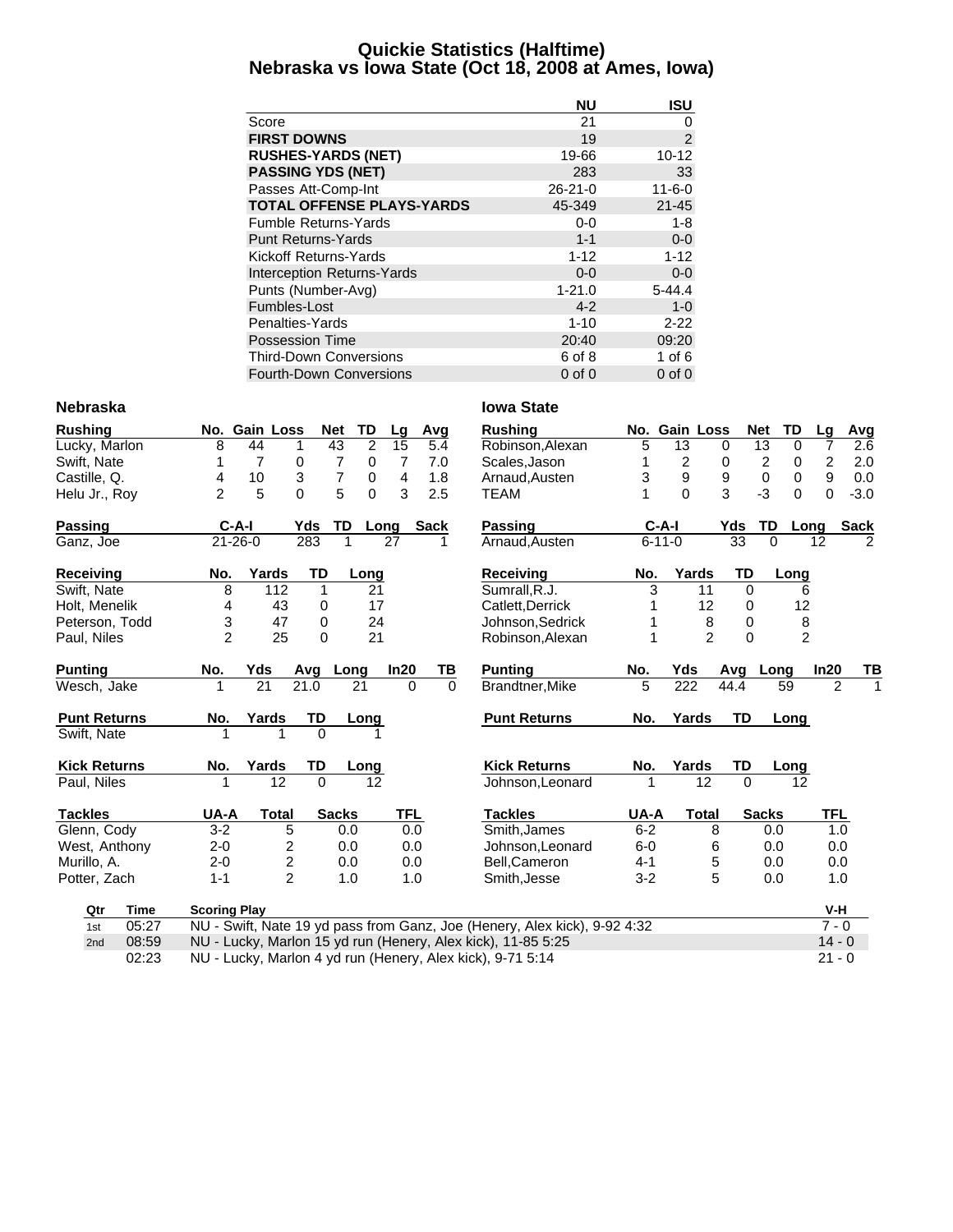## **Play-by-Play Summary (3rd quarter) Nebraska vs Iowa State (Oct 18, 2008 at Ames, Iowa)**

|                                                 | Start of 3rd quarter, clock 15:00, NU ball on NU30.                                                                       |                 |
|-------------------------------------------------|---------------------------------------------------------------------------------------------------------------------------|-----------------|
|                                                 | Kunalic, Adi kickoff 70 yards to the ISU0, touchback.                                                                     |                 |
| IOWA STATE drive start at 15:00.<br>1-10 ISU 20 | Arnaud, Austen pass complete to Sumrall, R.J. for 13 yards to the ISU33, 1ST DOWN ISU<br>(O'Hanlon, Matt).                | P3              |
| $1-10$ ISU 33<br>1-G<br><b>NU03</b>             | Robinson, Alexan rush for 67 yards to the NU0, 1ST DOWN ISU, TOUCHDOWN, clock 14:23.<br>Mahoney, Grant kick attempt good. | R4              |
|                                                 | Nebraska 21, Iowa State 7                                                                                                 |                 |
|                                                 | 2 plays, 80 yards, 0:37                                                                                                   |                 |
|                                                 | Mahoney, Grant kickoff 46 yards to the NU24, out-of-bounds, NU ball on NU40.                                              |                 |
| <b>NEBRASKA drive start at 14:23.</b>           |                                                                                                                           |                 |
| 1-10 NU 40                                      | Ganz, Joe pass complete to McNeill, Mike for 11 yards to the ISU49, 1ST DOWN NU,<br>out-of-bounds (Smith, James).         | P <sub>20</sub> |
| 1-10 ISU 49                                     | Lucky, Marlon rush for 3 yards to the ISU46 (Bell, Cameron).                                                              |                 |
| <b>ISU 46</b><br>$2 - 7$                        | Ganz, Joe pass incomplete to Lucky, Marlon.                                                                               |                 |
| $3 - 7$<br><b>ISU 46</b>                        | Ganz, Joe sacked for loss of 4 yards to the 50 yardline (Taylor, Kurtis).                                                 |                 |
| 4-11<br>NU 50                                   | Wesch, Jake punt 50 yards to the ISU0, touchback.                                                                         |                 |
|                                                 | 4 plays, 10 yards, 1:56                                                                                                   |                 |
| IOWA STATE drive start at 12:27.<br>1-10 ISU 20 | Arnaud, Austen pass incomplete to Sumrall, R.J., PENALTY NU pass interference (Murillo, A.)                               | X5              |
| 1-10 ISU 35                                     | 15 yards to the ISU35, 1ST DOWN ISU, NO PLAY.<br>Arnaud, Austen pass incomplete to Mansfield, Taylo.                      |                 |
| 2-10 ISU 35                                     | Arnaud, Austen rush for loss of 1 yard to the ISU34 (Steinkuhler, Ty).                                                    |                 |
| 3-11 ISU 34                                     | Arnaud, Austen pass complete to Hamilton, Marqui for 4 yards to the ISU38 (O'Hanlon, Matt).                               |                 |
| 4-7<br><b>ISU 38</b>                            | Brandtner, Mike punt 26 yards to the NU36, downed.<br>4 plays, 18 yards, 1:31                                             |                 |
| NEBRASKA drive start at 10:56.                  |                                                                                                                           |                 |
| <b>NU36</b><br>1-10                             | Castille, Q. rush for 4 yards to the NU40 (Raven, Josh).                                                                  |                 |
| <b>NU 40</b><br>2-6                             | Castille, Q. rush for 4 yards to the NU44 (Garrin, Fred; Smith, James).                                                   |                 |
| $3-2$<br><b>NU 44</b>                           | Ganz, Joe rush for 1 yard to the NU45 (Smith, Jesse).                                                                     |                 |
| 4-1<br>NU 45                                    | Wesch, Jake punt 35 yards to the ISU20, McDowell, Devin return 0 yards to the ISU20.                                      |                 |
|                                                 | 3 plays, 9 yards, 2:08                                                                                                    |                 |
| IOWA STATE drive start at 08:48.                |                                                                                                                           |                 |
| 1-10 ISU 20                                     | Robinson, Alexan rush for no gain to the ISU20 (Murillo, A.; Asante, Larry).                                              |                 |
| 2-10 ISU 20                                     | Arnaud, Austen pass incomplete to Franklin, Collin.                                                                       |                 |
| 3-10 ISU 20                                     | Arnaud, Austen pass complete to Jones, Houston for 8 yards to the ISU28, out-of-bounds                                    |                 |
|                                                 | (Murillo, A.).                                                                                                            |                 |
| 4-2<br>ISU 28                                   | Brandtner, Mike punt 41 yards to the NU31, downed.                                                                        |                 |
| NEBRASKA drive start at 08:04.                  | 3 plays, 8 yards, 0:44                                                                                                    |                 |
| 1-10 NU 31                                      | Lucky, Marlon rush for 1 yard to the NU32 (Smith, Jesse).                                                                 |                 |
| <b>NU32</b><br>2-9                              | Ganz, Joe pass incomplete to Peterson, Todd (Hunley, Brandon).                                                            |                 |
| <b>NU32</b><br>3-9                              | Ganz, Joe pass complete to Lucky, Marlon for 16 yards to the NU48, 1ST DOWN NU                                            | P21             |
|                                                 | (Hunley, Brandon).                                                                                                        |                 |
| <b>NU 48</b><br>$1 - 10$                        | Lucky, Marlon rush for 6 yards to the ISU46 (Banks, Kennard).                                                             |                 |
| 2-4<br><b>ISU 46</b>                            | Ganz, Joe pass incomplete, QB hurry by Parker, Rashawn.                                                                   |                 |
| <b>ISU 46</b><br>3-4                            | Ganz, Joe pass complete to Lucky, Marlon for no gain to the ISU46 (Frere, Nate).                                          |                 |
| <b>ISU 46</b><br>4-4                            | Titchener, Dan punt 46 yards to the ISU0, touchback.                                                                      |                 |
|                                                 | 6 plays, 23 yards, 2:56                                                                                                   |                 |
| IOWA STATE drive start at 05:08.                |                                                                                                                           |                 |
| 1-10 ISU 20                                     | Arnaud, Austen pass complete to Hamilton, Marqui for 11 yards to the ISU31, 1ST DOWN ISU<br>(Murillo, A.).                | P6              |
| 1-10 ISU 31                                     | Arnaud, Austen rush for 5 yards to the ISU36 (Potter, Zach; Moore, Terrence).                                             |                 |
| 2-5<br><b>ISU 36</b>                            | Arnaud, Austen pass complete to Franklin, Collin for 7 yards to the ISU43, 1ST DOWN ISU<br>(Wortman, Tyler).              | P7              |
| 1-10 ISU 43                                     | Robinson, Alexan rush for 8 yards to the NU49, out-of-bounds (Asante, Larry).                                             |                 |
| $2 - 2$<br>NU 49                                | Robinson, Alexan rush for 2 yards to the NU47, 1ST DOWN ISU (Allen, Pierre).                                              | R <sub>8</sub>  |
| 1-10 NU 47                                      | Robinson, Alexan rush for loss of 3 yards to the 50 yardline (Dillard, P.).                                               |                 |
| 2-13 ISU 50                                     | Arnaud, Austen pass incomplete (Suh, Ndamukong).                                                                          |                 |
| 3-13 ISU 50                                     | Timeout Nebraska, clock 02:02.                                                                                            |                 |
| 3-13 ISU 50                                     | Arnaud, Austen pass complete to Sumrall, R.J. for 16 yards to the NU34, 1ST DOWN ISU<br>(Asante, Larry).                  | P9              |
| <b>NU34</b><br>1-10                             | Robinson, Alexan rush for no gain to the NU34 (Steinkuhler, Ty; Potter, Zach).                                            |                 |
| 2-10 NU 34                                      | Arnaud, Austen pass complete to Catlett, Derrick for 8 yards to the NU26, fumble forced by                                |                 |
|                                                 | Allen, Pierre, fumble by Catlett, Derrick recovered by NU Murillo, A. at NU26, Murillo, A.                                |                 |
|                                                 | for 11 yards to the NU37 (Johnson, Sedrick).                                                                              |                 |
|                                                 | 10 plays, 54 yards, 4:28                                                                                                  |                 |

1-10 NU 37 (Johnson, Sedrick).

**NEBRASKA drive start at 00:40, NU ball on NU37.**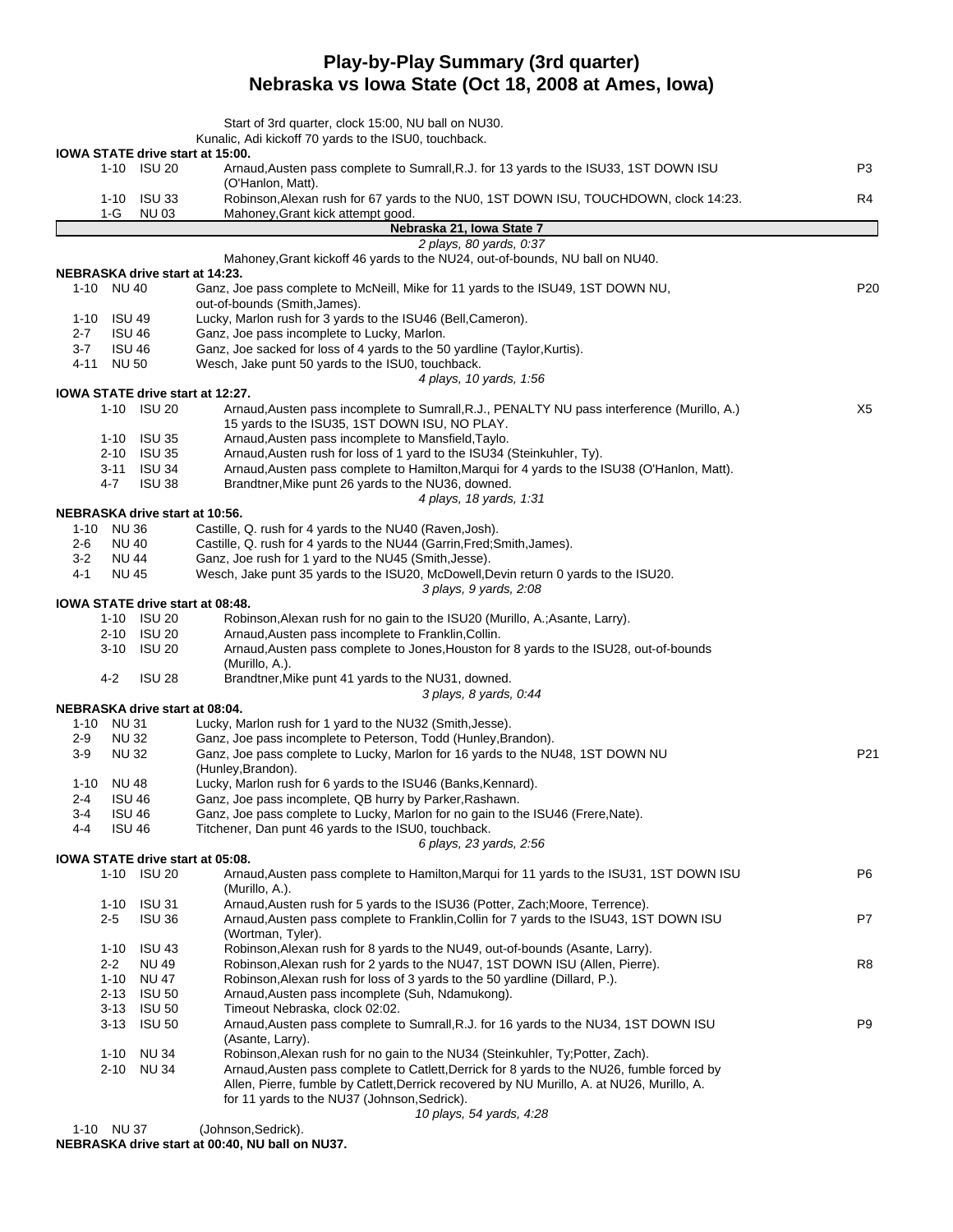### **Play-by-Play Summary (3rd quarter) Nebraska vs Iowa State (Oct 18, 2008 at Ames, Iowa)**

# *official review: play confirmed*

Ganz, Joe pass complete to Peterson, Todd for 5 yards to the NU42, fumble forced by Johnson,Leonard, fumble by Peterson, Todd recovered by ISU Johnson,Leonard at NU42.

*1 play, 5 yards, 0:09*

#### **IOWA STATE drive start at 00:31.**

| 1-10       | NU 42 | (Peterson, Todd).                                                                       |
|------------|-------|-----------------------------------------------------------------------------------------|
| 1-10 NU 42 |       | Arnaud, Austen pass incomplete (Suh, Ndamukong).                                        |
| 2-10       | NU 42 | Arnaud, Austen pass complete to Sumrall, R.J. for 4 yards to the NU38 (O'Hanlon, Matt). |
|            |       | END OF 3rd QUARTER: Nebraska 21. Iowa State 7                                           |

|                        |       | Time  | 1st Downs<br>Conversions |  |  |     |     |                |                   |                  |
|------------------------|-------|-------|--------------------------|--|--|-----|-----|----------------|-------------------|------------------|
| <b>Quarter Summary</b> | Score | Poss  |                          |  |  | 3rd | 4th | <b>Rushing</b> | Passing           | <b>Penalties</b> |
| Nebraska               |       | 07:09 |                          |  |  | 1-4 | 0-0 | 7-15           | $4 - 7 - 0 - 32$  | 1-15             |
| <b>Iowa State</b>      |       | 07:51 |                          |  |  | 1-3 | 0-0 | $8 - 78$       | $8 - 12 - 0 - 71$ | 0-0              |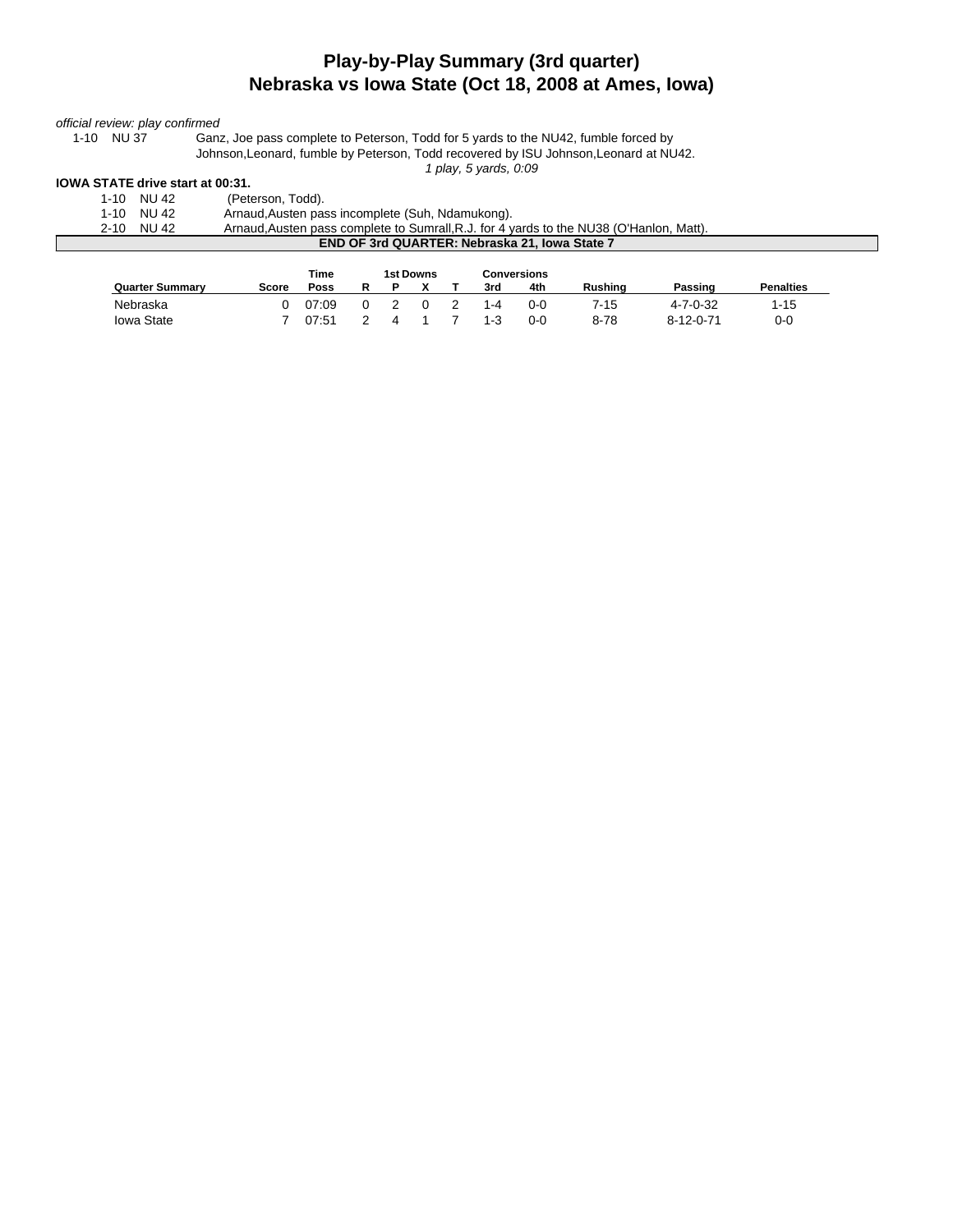#### **Quickie Statistics (3rd quarter) Nebraska vs Iowa State (Oct 18, 2008 at Ames, Iowa)**

|                                  | <b>NU</b>     | <b>ISU</b>    |
|----------------------------------|---------------|---------------|
| Score                            | 21            | 7             |
| <b>FIRST DOWNS</b>               | 21            | 9             |
| <b>RUSHES-YARDS (NET)</b>        | 26-81         | 18-90         |
| <b>PASSING YDS (NET)</b>         | 315           | 104           |
| Passes Att-Comp-Int              | $33 - 25 - 0$ | $23 - 14 - 0$ |
| <b>TOTAL OFFENSE PLAYS-YARDS</b> | 59-396        | 41-194        |
| <b>Fumble Returns-Yards</b>      | $1 - 11$      | 1-8           |
| <b>Punt Returns-Yards</b>        | $1 - 1$       | $1 - 0$       |
| Kickoff Returns-Yards            | $1 - 12$      | $1 - 12$      |
| Interception Returns-Yards       | $0 - 0$       | $0-0$         |
| Punts (Number-Avg)               | 4-38.0        | $7 - 41.3$    |
| Fumbles-Lost                     | $5 - 3$       | $2 - 1$       |
| Penalties-Yards                  | $2 - 25$      | $2 - 22$      |
| <b>Possession Time</b>           | 27:49         | 17:11         |
| <b>Third-Down Conversions</b>    | 7 of 12       | 2 of 9        |
| <b>Fourth-Down Conversions</b>   | 0 of 0        | $0$ of $0$    |

#### **Nebraska Iowa State**

| <b>Rushing</b>      |       |                                                                   | No. Gain Loss  | <b>Net</b>     | TD             | Lg          | Avg         | <b>Rushing</b>                                                            |                | No. Gain Loss  |              | Net                     | TD              | Lq             | Avg         |
|---------------------|-------|-------------------------------------------------------------------|----------------|----------------|----------------|-------------|-------------|---------------------------------------------------------------------------|----------------|----------------|--------------|-------------------------|-----------------|----------------|-------------|
| Lucky, Marlon       |       | 11                                                                | 54             | 53<br>1        | $\overline{2}$ | 15          | 4.8         | Robinson, Alexan                                                          | 11             | 90             | 3            | 87                      | 1               | 67             | 7.9         |
| Castille, Q.        |       | 6                                                                 | 18             | 15<br>3        | 0              | 4           | 2.5         | Arnaud, Austen                                                            | 5              | 14             | 10           | 4                       | 0               | 9              | 0.8         |
| Swift, Nate         |       | 1                                                                 | $\overline{7}$ | 0              | 7<br>0         | 7           | 7.0         | Scales, Jason                                                             |                | $\overline{c}$ | 0            | $\overline{\mathbf{c}}$ | $\mathbf 0$     | $\overline{c}$ | 2.0         |
| Helu Jr., Roy       |       | $\overline{2}$                                                    | 5              | $\overline{0}$ | 5<br>$\Omega$  | 3           | 2.5         | <b>TEAM</b>                                                               |                | $\Omega$       | 3            | $-3$                    | 0               | $\mathbf 0$    | $-3.0$      |
| Passing             |       | $C-A-I$                                                           |                | Yds            | TD             | Long        | <b>Sack</b> | <b>Passing</b>                                                            |                | $C-A-I$        |              | Yds<br>TD               | Long            |                | <b>Sack</b> |
| Ganz, Joe           |       | 25-33-0                                                           |                | 315            | 1              | 27          | 2           | Arnaud, Austen                                                            |                | 14-23-0        |              | 104                     | $\Omega$        | 16             | 2           |
| Receiving           |       | No.                                                               | Yards          | TD             | Long           |             |             | <b>Receiving</b>                                                          | No.            | Yards          |              | TD                      | Long            |                |             |
| Swift, Nate         |       | 8                                                                 | 112            | 1              | 21             |             |             | Sumrall, R.J.                                                             | 6              |                | 44           | $\Omega$                | 16              |                |             |
| Peterson, Todd      |       | 4                                                                 | 52             | 0              | 24             |             |             | Catlett, Derrick                                                          | 2              |                | 20           | 0                       | 12              |                |             |
| Holt, Menelik       |       | 4                                                                 | 43             | 0              | 17             |             |             | Hamilton, Marqui                                                          | $\overline{2}$ |                | 15           | 0                       | 11              |                |             |
| McNeill, Mike       |       | $\overline{c}$                                                    | 28             | 0              | 17             |             |             | Jones, Houston                                                            | 1              |                | 8            | 0                       | 8               |                |             |
| <b>Punting</b>      |       | No.                                                               | Yds            | Avg            | Long           | In20        | ΤВ          | <b>Punting</b>                                                            | No.            | Yds            |              | Avg                     | Long            | In20           | ΤВ          |
| Wesch, Jake         |       | 3                                                                 | 106            | 35.3           | 50             | 0           | 1           | Brandtner, Mike                                                           | 7              | 289            |              | 41.3                    | 59              | $\overline{2}$ |             |
| Titchener, Dan      |       | 1                                                                 | 46             | 46.0           | 46             | $\mathbf 0$ | 1           |                                                                           |                |                |              |                         |                 |                |             |
| <b>Punt Returns</b> |       | No.                                                               | Yards          | TD             | Long           |             |             | <b>Punt Returns</b>                                                       | No.            | Yards          |              | TD                      | Long            |                |             |
| Swift, Nate         |       |                                                                   |                | $\Omega$       |                |             |             | McDowell, Devin                                                           |                |                | $\Omega$     | $\Omega$                |                 |                |             |
| <b>Kick Returns</b> |       | No.                                                               | Yards          | TD             | Long           |             |             | <b>Kick Returns</b>                                                       | No.            | Yards          |              | TD                      | Long            |                |             |
| Paul, Niles         |       |                                                                   | 12             | $\overline{0}$ | 12             |             |             | Johnson, Leonard                                                          |                |                | 12           | $\Omega$                | 12 <sup>2</sup> |                |             |
| <b>Tackles</b>      |       | UA-A                                                              | <b>Total</b>   | <b>Sacks</b>   |                | <b>TFL</b>  |             | <b>Tackles</b>                                                            | UA-A           |                | <b>Total</b> | <b>Sacks</b>            |                 | <b>TFL</b>     |             |
| Murillo, A.         |       | $4 - 1$                                                           | 5              |                | 0.0            | 0.0         |             | Smith, James                                                              | $7 - 3$        |                | 10           |                         | 0.0             | 1.0            |             |
| Asante, Larry       |       | $3 - 2$                                                           | 5              |                | 0.0            | 0.0         |             | Johnson, Leonard                                                          | $7 - 0$        |                | 7            |                         | 0.0             | 0.0            |             |
| Glenn, Cody         |       | $3 - 2$                                                           | 5              |                | 0.0            | 0.0         |             | Smith, Jesse                                                              | $5 - 2$        |                | 7            |                         | 0.0             | 1.0            |             |
| Potter, Zach        |       | $1 - 3$                                                           | 4              |                | 1.0            | 1.0         |             | Bell, Cameron                                                             | $5 - 1$        |                | 6            |                         | 0.0             | 0.0            |             |
| Qtr                 | Time  | <b>Scoring Play</b>                                               |                |                |                |             |             |                                                                           |                |                |              |                         |                 | V-H            |             |
| 1st                 | 05:27 |                                                                   |                |                |                |             |             | NU - Swift, Nate 19 yd pass from Ganz, Joe (Henery, Alex kick), 9-92 4:32 |                |                |              |                         |                 | $7 - 0$        |             |
| 2nd                 | 08:59 | NU - Lucky, Marlon 15 yd run (Henery, Alex kick), 11-85 5:25      |                |                |                |             |             | $14 - 0$                                                                  |                |                |              |                         |                 |                |             |
|                     | 02:23 |                                                                   |                |                |                |             |             | NU - Lucky, Marlon 4 yd run (Henery, Alex kick), 9-71 5:14                |                |                |              |                         |                 | $21 - 0$       |             |
| 3rd                 | 14:23 | ISU - Robinson, Alexan 67 yd run (Mahoney, Grant kick), 2-80 0:37 |                |                |                |             |             |                                                                           |                | $21 - 7$       |              |                         |                 |                |             |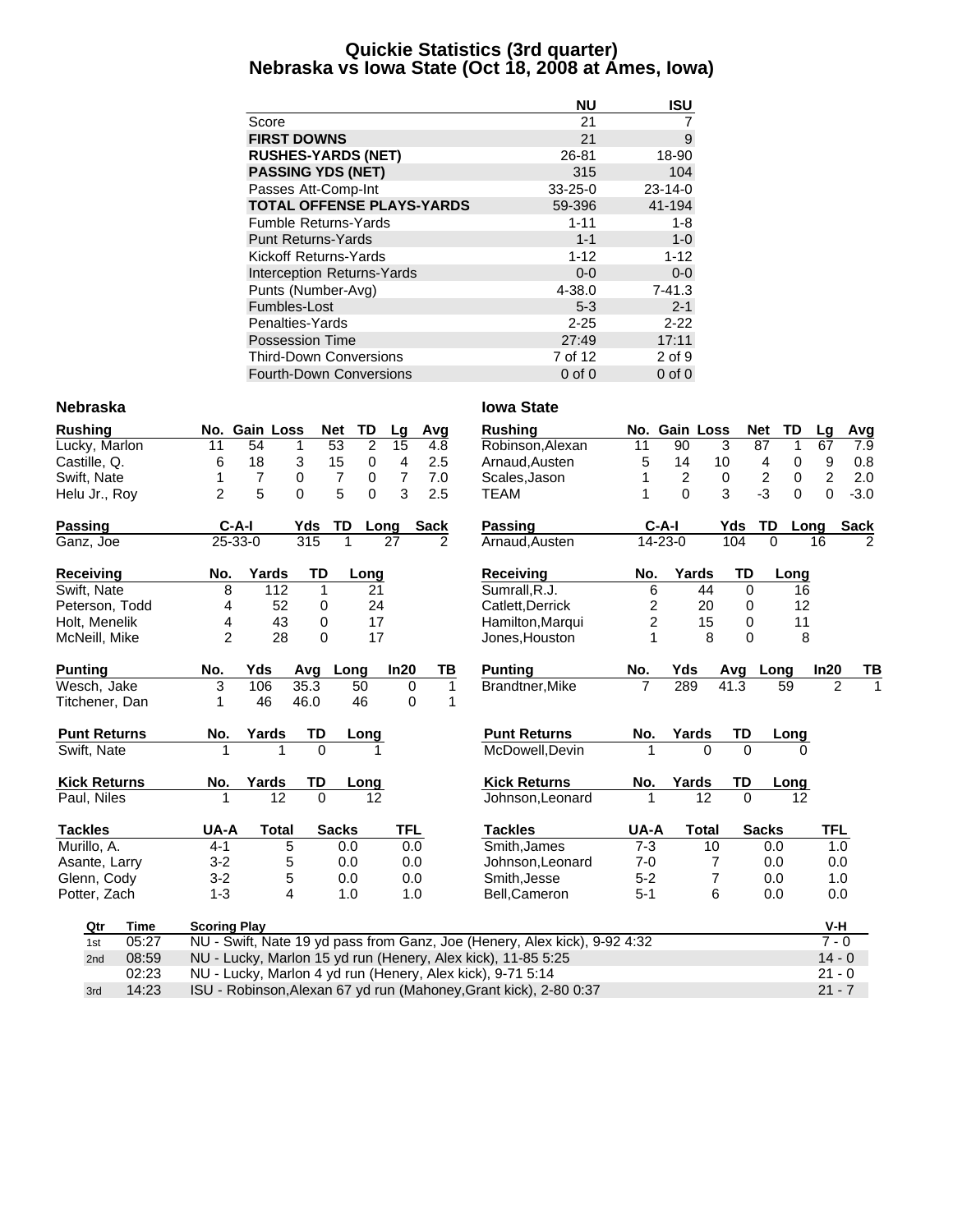### **Play-by-Play Summary (4th quarter) Nebraska vs Iowa State (Oct 18, 2008 at Ames, Iowa)**

| <b>NU38</b><br>3-6<br>$3-6$<br>NU 38              | Start of 4th quarter, clock 15:00.<br>Arnaud,Austen pass complete to Darks,Darius for 4 yards to the NU34, out-of-bounds                                   |                 |
|---------------------------------------------------|------------------------------------------------------------------------------------------------------------------------------------------------------------|-----------------|
|                                                   | (Thorell, Lance).                                                                                                                                          |                 |
| 4-2<br>NU 34<br>$1 - 10$<br><b>NU30</b>           | Arnaud, Austen rush for 4 yards to the NU30, 1ST DOWN ISU (Sievers, C.).<br>Arnaud, Austen pass incomplete to Darks, Darius (Asante, Larry).               | R <sub>10</sub> |
| <b>NU30</b><br>$2 - 10$                           | Bass, J.J. rush for 10 yards to the NU20, 1ST DOWN ISU (Culbert, Major).                                                                                   | R <sub>11</sub> |
| <b>NU 20</b><br>1-10                              | Arnaud, Austen rush for 2 yards to the NU18 (Wortman, Tyler).                                                                                              |                 |
| $2 - 8$<br><b>NU18</b>                            | Bass, J.J. rush for loss of 5 yards to the NU23 (Suh, Ndamukong).                                                                                          |                 |
| 3-13 NU 23<br>4-13 NU 23                          | Arnaud, Austen pass incomplete to Hamilton, Marqui.<br>Mahoney, Grant field goal attempt from 40 MISSED - wide left, spot at NU23, clock 12:04.            |                 |
|                                                   | 10 plays, 19 yards, 3:27                                                                                                                                   |                 |
| NEBRASKA drive start at 12:04.                    |                                                                                                                                                            |                 |
| 1-10 NU 23                                        | Castille, Q. rush for 19 yards to the NU42, 1ST DOWN NU (Taylor, Kurtis).                                                                                  | R22             |
| 1-10 NU 42<br><b>NU 44</b><br>2-8                 | Castille, Q. rush for 2 yards to the NU44 (Raven, Josh).<br>Ganz, Joe pass complete to Holt, Menelik for 2 yards to the NU46, out-of-bounds                |                 |
|                                                   | (Banks, Kennard; Smith, Jesse).                                                                                                                            |                 |
| <b>NU 46</b><br>3-6                               | Ganz, Joe pass incomplete to Holt, Menelik, QB hurry by Smith, Jesse.                                                                                      |                 |
| <b>NU 46</b><br>4-6                               | Titchener, Dan punt 32 yards to the ISU22, McDowell, Devin return 17 yards to the ISU39,                                                                   |                 |
|                                                   | fumble forced by Thenarse, R., fumble by McDowell, Devin recovered by NU Paul, Niles at                                                                    |                 |
|                                                   | ISU39.<br>4 plays, 23 yards, 1:53                                                                                                                          |                 |
| NEBRASKA drive start at 10:11.                    |                                                                                                                                                            |                 |
| 1-10 ISU 39                                       | Lucky, Marlon rush for 5 yards to the ISU34 (Hunley, Brandon).                                                                                             |                 |
| $2 - 5$<br><b>ISU 34</b>                          | Ganz, Joe pass complete to McNeill, Mike for 11 yards to the ISU23, 1ST DOWN NU                                                                            | P <sub>23</sub> |
|                                                   | (Ferguson, Ernest).                                                                                                                                        |                 |
| 1-10 ISU 23<br>$2 - 1$<br><b>ISU 14</b>           | Lucky, Marlon rush for 9 yards to the ISU14 (Taylor, Kurtis).<br>Lucky, Marlon rush for 3 yards to the ISU11, 1ST DOWN NU (Ruempolhamer, St; Raven, Josh). | R <sub>24</sub> |
| 1-10 ISU 11                                       | Lucky, Marlon rush for 4 yards to the ISU7 (Weir, Chris), PENALTY ISU face mask                                                                            | X25             |
|                                                   | (Weir, Chris) 4 yards to the ISU3, 1ST DOWN NU.                                                                                                            |                 |
| <b>ISU 03</b><br>1-G                              | 1st and 3.                                                                                                                                                 |                 |
| <b>ISU 03</b><br>1-G<br><b>ISU 03</b>             | Ganz, Joe pass incomplete to Holt, Menelik (Johnson, Leonard).<br>PENALTY ISU pass interference (Banks, Kennard) 1 yards to the ISU2, 1ST DOWN NU.         | X26             |
| 2-G<br>1-G<br><b>ISU 02</b>                       | Ganz, Joe rush for 1 yard to the ISU1 (Garrin, Fred).                                                                                                      |                 |
| <b>ISU 01</b><br>2-G                              | Ganz, Joe rush for 1 yard to the ISU0, TOUCHDOWN, clock 06:35.                                                                                             |                 |
| $1-G$<br><b>ISU 03</b>                            | PENALTY NU false start (Jones, Marcel) 5 yards to the ISU8.                                                                                                |                 |
| $1-G$<br><b>ISU 08</b>                            | Henery, Alex kick attempt good.                                                                                                                            |                 |
|                                                   | Nebraska 28, Iowa State 7<br>9 plays, 39 yards, 3:36                                                                                                       |                 |
|                                                   | Kunalic, Adi kickoff 55 yards to the ISU15, Johnson, Leonard return 16 yards to the ISU31                                                                  |                 |
|                                                   | (Amukamara, P.).                                                                                                                                           |                 |
| IOWA STATE drive start at 06:31.                  |                                                                                                                                                            |                 |
| $1-10$ ISU 31<br>2-10 ISU 31                      | Arnaud, Austen pass incomplete, QB hurry by Steinkuhler, Ty.<br>PENALTY ISU delay of game (Arnaud, Austen) 5 yards to the ISU26.                           |                 |
| 2-15 ISU 26                                       | Arnaud, Austen pass incomplete to Jones, Houston.                                                                                                          |                 |
| 3-15 ISU 26                                       | Arnaud, Austen pass complete to Jones, Houston for 5 yards to the ISU31 (West, Anthony).                                                                   |                 |
| 4-10 ISU 31                                       | Brandtner, Mike punt 69 yards to the NU0, touchback.                                                                                                       |                 |
|                                                   | 3 plays, 0 yards, 0.43                                                                                                                                     |                 |
| NEBRASKA drive start at 05:48.<br>1-10 NU 20      | Helu Jr., Roy rush for 50 yards to the ISU30, 1ST DOWN NU (Ferguson, Ernest).                                                                              | R <sub>27</sub> |
| $1 - 10$<br><b>ISU 30</b>                         | Helu Jr., Roy rush for 4 yards to the ISU26 (Ferguson, Travis).                                                                                            |                 |
| <b>ISU 26</b><br>2-6                              | Helu Jr., Roy rush for 4 yards to the ISU22 (Alburtis, Austin; Ferguson, Travis).                                                                          |                 |
| $3 - 2$<br><b>ISU 22</b>                          | Castille, Q. rush for 5 yards to the ISU17 (Smith, James), PENALTY NU unsportsmanlike                                                                      |                 |
|                                                   | conduct (Castille, Q.) 15 yards to the ISU32.<br>1st and $10$ .                                                                                            |                 |
| 3-12 ISU 32<br><b>ISU 32</b><br>1-10              | Helu Jr., Roy rush for 3 yards to the ISU29 (Alburtis, Austin).                                                                                            |                 |
| $2 - 7$<br><b>ISU 29</b>                          | Castille, Q. rush for 10 yards to the ISU19, 1ST DOWN NU (Smith, James; Parker, Rashawn).                                                                  | R28             |
| 1-10 ISU 19                                       | Castille, Q. rush for 19 yards to the ISU0, 1ST DOWN NU, TOUCHDOWN, clock 01:55.                                                                           | R <sub>29</sub> |
| <b>ISU 03</b><br>1-G                              | Henery, Alex kick attempt good.                                                                                                                            |                 |
|                                                   | Nebraska 35, Iowa State 7                                                                                                                                  |                 |
|                                                   | 7 plays, 80 yards, 3:53<br>Kunalic, Adi kickoff 59 yards to the ISU11, Johnson, Leonard return 11 yards to the ISU22                                       |                 |
|                                                   | (Amukamara, P.), PENALTY ISU illegal block (Bass, J.J.) 10 yards to the ISU12, 1st and 10,                                                                 |                 |
|                                                   | ISU ball on ISU12.                                                                                                                                         |                 |
| IOWA STATE drive start at 01:46.<br>$10 - 101112$ | Boon L. L. rugh for 3 varde to the ISU45 (Lowrange, Bloke)                                                                                                 |                 |

- 1-10 ISU 12 Bass, J.J. rush for 3 yards to the ISU15 (Lawrence, Blake).<br>2-7 ISU 15 Bass, J.J. rush for 1 yard to the ISU16 (Dennard, A.).
- 2-7 ISU 15 Bass,J.J. rush for 1 yard to the ISU16 (Dennard, A.).<br>3-6 ISU 16 Bass,J.J. rush for no gain to the ISU16 (Thenarse, R. Bass, J.J. rush for no gain to the ISU16 (Thenarse, R.).
	- End of game, clock 00:00.

*3 plays, 4 yards, 1:46*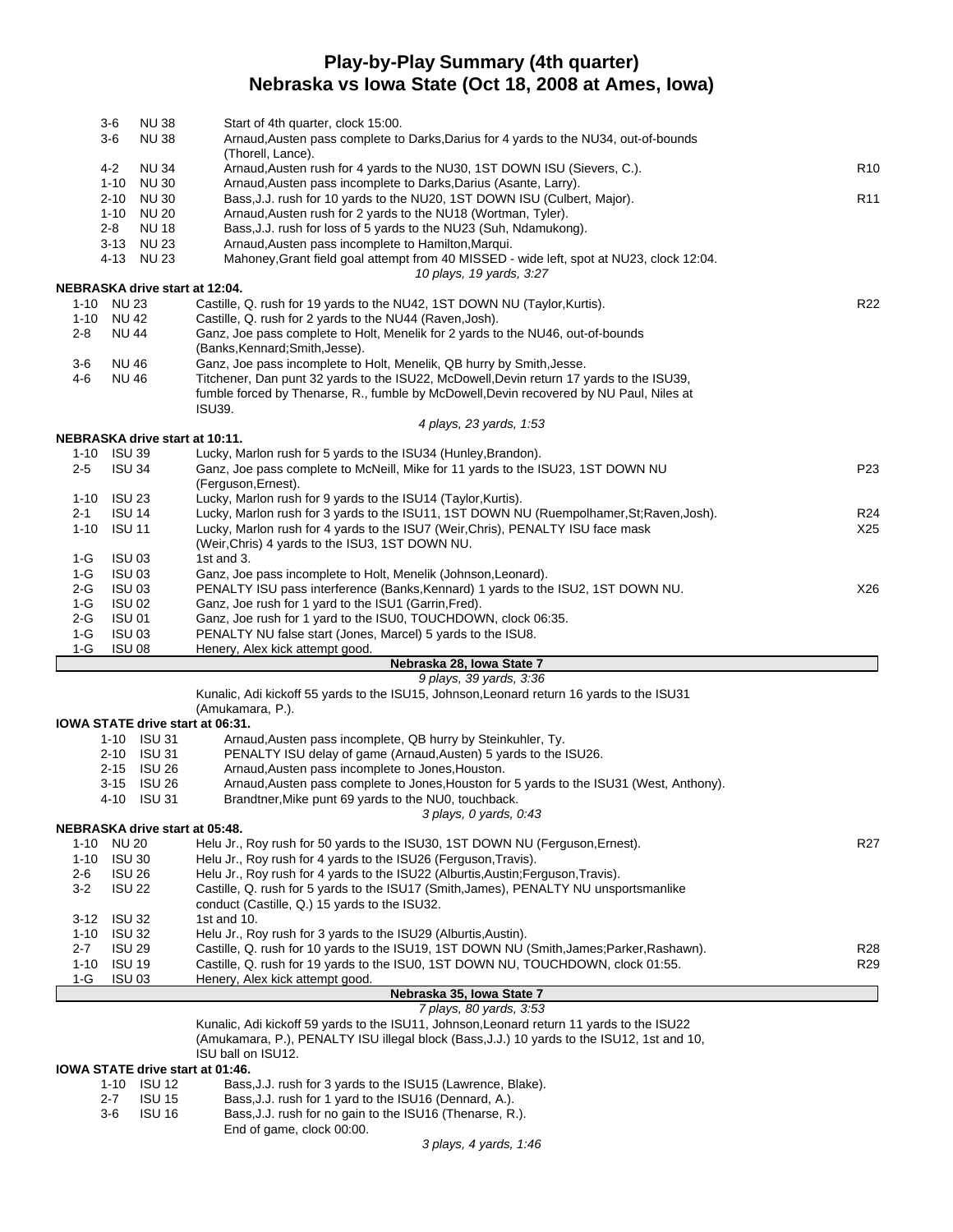### *Play-by-Play Summary (4th quarter) Nebraska vs Iowa State (Oct 18, 2008 at Ames, Iowa)*

| FINAL SCORE: Nebraska 35, Iowa State 7 |       |       |  |  |                  |  |         |             |                |                  |                  |
|----------------------------------------|-------|-------|--|--|------------------|--|---------|-------------|----------------|------------------|------------------|
|                                        |       | Time  |  |  | <b>1st Downs</b> |  |         | Conversions |                |                  |                  |
| <b>Quarter Summary</b>                 | Score | Poss  |  |  |                  |  | 3rd     | 4th         | <b>Rushing</b> | Passing          | <b>Penalties</b> |
| Nebraska                               | 14    | 09:22 |  |  |                  |  | $0 - 1$ | $0 - 0$     | 15-139         | $2 - 4 - 0 - 13$ | $2 - 20$         |
| <b>Iowa State</b>                      |       | 05.38 |  |  |                  |  | 0-4     | 1-1         | 7-15           | $2 - 6 - 0 - 9$  | $4 - 20$         |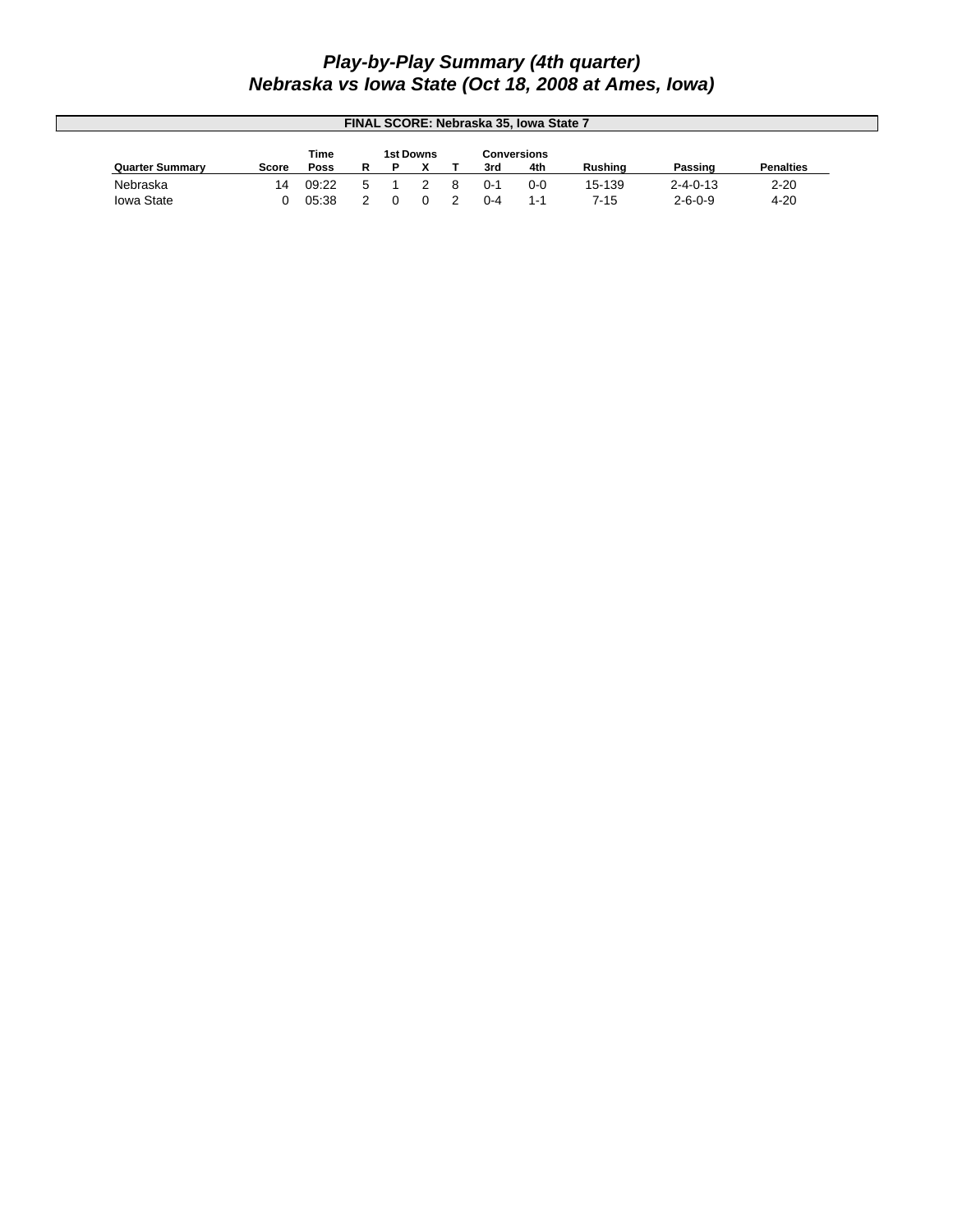### **Quickie Statistics (Final) Nebraska vs Iowa State (Oct 18, 2008 at Ames, Iowa)**

|                                   | <b>NU</b>     | ISU        |
|-----------------------------------|---------------|------------|
| Score                             | 35            | 7          |
| <b>FIRST DOWNS</b>                | 29            | 11         |
| <b>RUSHES-YARDS (NET)</b>         | 41-220        | 25-105     |
| <b>PASSING YDS (NET)</b>          | 328           | 113        |
| Passes Att-Comp-Int               | $37 - 27 - 0$ | $29-16-0$  |
| <b>TOTAL OFFENSE PLAYS-YARDS</b>  | 78-548        | 54-218     |
| <b>Fumble Returns-Yards</b>       | $1 - 11$      | 1-8        |
| <b>Punt Returns-Yards</b>         | $1 - 1$       | $2 - 17$   |
| Kickoff Returns-Yards             | $1 - 12$      | $3 - 39$   |
| <b>Interception Returns-Yards</b> | $0 - 0$       | $0-0$      |
| Punts (Number-Avg)                | 5-36.8        | $8 - 44.8$ |
| Fumbles-Lost                      | $5 - 3$       | $3 - 2$    |
| Penalties-Yards                   | 4-45          | 6-42       |
| Possession Time                   | 37:11         | 22:49      |
| <b>Third-Down Conversions</b>     | 7 of 13       | 2 of 13    |
| <b>Fourth-Down Conversions</b>    | $0$ of $0$    | 1 of 1     |
| Red-Zone Scores-Chances           | $5 - 5$       | 0-1        |

#### **Nebraska Iowa State**

| <b>Rushing</b>      |             |                     | No. Gain Loss   | <b>Net</b>  | TD                                | Lg              | Avg          | <b>Rushing</b>                                                            |                | No. Gain Loss |                | <b>Net</b><br>TD           | Lg             | Avg            |
|---------------------|-------------|---------------------|-----------------|-------------|-----------------------------------|-----------------|--------------|---------------------------------------------------------------------------|----------------|---------------|----------------|----------------------------|----------------|----------------|
| Lucky, Marlon       |             | 15                  | $\overline{75}$ | 1           | $\overline{2}$<br>$\overline{74}$ | $\overline{15}$ | 4.9          | Robinson, Alexan                                                          | 11             | 90            | 3              | 87<br>1                    | 67             | 7.9            |
| Castille, Q.        |             | 11                  | 73              | 3           | $\mathbf{1}$<br>70                | 19              | 6.4          | Arnaud, Austen                                                            | 7              | 20            | 10             | 10<br>0                    | 9              | 1.4            |
| Helu Jr., Roy       |             | 6                   | 66              | 0           | 0<br>66                           | 50              | 11.0         | Bass, J.J.                                                                | 5              | 14            | $\sqrt{5}$     | 0<br>9                     | 10             | 1.8            |
| Swift, Nate         |             | 1                   | $\overline{7}$  | $\Omega$    | $\overline{7}$<br>0               | $\overline{7}$  | 7.0          | Scales, Jason                                                             | 1              | 2             | $\Omega$       | $\overline{2}$<br>$\Omega$ | $\overline{2}$ | 2.0            |
| Passing             |             | $C-A-I$             |                 | Yds         | TD                                | Long            | <b>Sack</b>  | Passing                                                                   |                | $C-A-1$       | Yds            | TD                         | Long           | <b>Sack</b>    |
| Ganz, Joe           |             | $27 - 37 - 0$       |                 | 328         |                                   | 27              | 2            | Arnaud, Austen                                                            |                | 16-29-0       | 113            | $\Omega$                   | 16             |                |
| Receiving           |             | No.                 | Yards           | <b>TD</b>   | Long                              |                 |              | <b>Receiving</b>                                                          | No.            | Yards         | <b>TD</b>      | Long                       |                |                |
| Swift, Nate         |             | 8                   | 112             | 1           | 21                                |                 |              | Sumrall.R.J.                                                              | 6              |               | 44<br>$\Omega$ | 16                         |                |                |
| Holt, Menelik       |             | 5                   | 45              | 0           | 17                                |                 |              | Catlett, Derrick                                                          | 2              |               | 20<br>0        | 12                         |                |                |
| Peterson, Todd      |             | 4                   | 52              | 0           | 24                                |                 |              | Hamilton, Marqui                                                          | 2              |               | 15<br>0        | 11                         |                |                |
| McNeill, Mike       |             | 3                   | 39              | $\mathbf 0$ | 17                                |                 |              | Jones, Houston                                                            | $\overline{2}$ |               | 13<br>$\Omega$ | 8                          |                |                |
| <b>Punting</b>      |             | No.                 | Yds             | Avg         | Long                              | In20            | ΤВ           | <b>Punting</b>                                                            | No.            | Yds           | Avg            | Long                       | In20           | ΤВ             |
| Wesch, Jake         |             | 3                   | 106             | 35.3        | 50                                | 0               | $\mathbf{1}$ | Brandtner, Mike                                                           | 8              | 358           | 44.8           | 69                         | 2              | $\overline{c}$ |
| Titchener, Dan      |             | $\overline{2}$      | 78              | 39.0        | 46                                | 0               | 1            |                                                                           |                |               |                |                            |                |                |
| <b>Punt Returns</b> |             | No.                 | Yards           | TD          | Long                              |                 |              | <b>Punt Returns</b>                                                       | No.            | Yards         | TD             | Long                       |                |                |
| Swift, Nate         |             |                     |                 | $\Omega$    |                                   | 1               |              | McDowell, Devin                                                           | $\mathfrak{p}$ | 17            | $\Omega$       | 17                         |                |                |
| <b>Kick Returns</b> |             | No.                 | Yards           | TD          | Long                              |                 |              | <b>Kick Returns</b>                                                       | No.            | Yards         | TD             | <b>Long</b>                |                |                |
| Paul, Niles         |             |                     | 12              | $\Omega$    | 12                                |                 |              | Johnson, Leonard                                                          | 3              | 39            | $\Omega$       | 16                         |                |                |
| <b>Tackles</b>      |             | UA-A                | <b>Total</b>    |             | <b>Sacks</b>                      | <b>TFL</b>      |              | <b>Tackles</b>                                                            | UA-A           | <b>Total</b>  |                | <b>Sacks</b>               | <b>TFL</b>     |                |
| Murillo, A.         |             | $4 - 1$             | 5               |             | 0.0                               | 0.0             |              | Smith, James                                                              | $8 - 4$        |               | 12             | 0.0                        | 1.0            |                |
| Asante, Larry       |             | $3 - 2$             | 5               |             | 0.0                               | 0.0             |              | Smith, Jesse                                                              | $5 - 3$        |               | 8              | 0.0                        | 1.0            |                |
| Glenn, Cody         |             | $3 - 2$             | 5               |             | 0.0                               | 0.0             |              | Johnson, Leonard                                                          | $7 - 0$        |               | 7              | 0.0                        | 0.0            |                |
| Potter, Zach        |             | $1 - 3$             | 4               |             | 1.0                               | 1.0             |              | Hunley, Brandon                                                           | $6-0$          |               | 6              | 0.0                        | 0.0            |                |
| Qtr                 | <b>Time</b> | <b>Scoring Play</b> |                 |             |                                   |                 |              |                                                                           |                |               |                |                            | V-H            |                |
| 1st                 | 05:27       |                     |                 |             |                                   |                 |              | NU - Swift, Nate 19 yd pass from Ganz, Joe (Henery, Alex kick), 9-92 4:32 |                |               |                |                            | $7 - 0$        |                |
| 2nd                 | 08:59       |                     |                 |             |                                   |                 |              | NU - Lucky, Marlon 15 yd run (Henery, Alex kick), 11-85 5:25              |                |               |                |                            | $14 - 0$       |                |
|                     | 02:23       |                     |                 |             |                                   |                 |              | NU - Lucky, Marlon 4 yd run (Henery, Alex kick), 9-71 5:14                |                |               |                |                            | $21 - 0$       |                |
| 3rd                 | 14:23       |                     |                 |             |                                   |                 |              | ISU - Robinson, Alexan 67 yd run (Mahoney, Grant kick), 2-80 0:37         |                |               |                |                            | $21 - 7$       |                |
|                     |             |                     |                 |             |                                   |                 |              |                                                                           |                |               |                |                            |                |                |

4th 06:35 NU - Ganz, Joe 1 yd run (Henery, Alex kick), 9-39 3:36<br>01:55 NU - Castille, Q. 19 yd run (Henery, Alex kick), 7-80 3:53 01:55 NU - Castille, Q. 19 yd run (Henery, Alex kick), 7-80 3:53